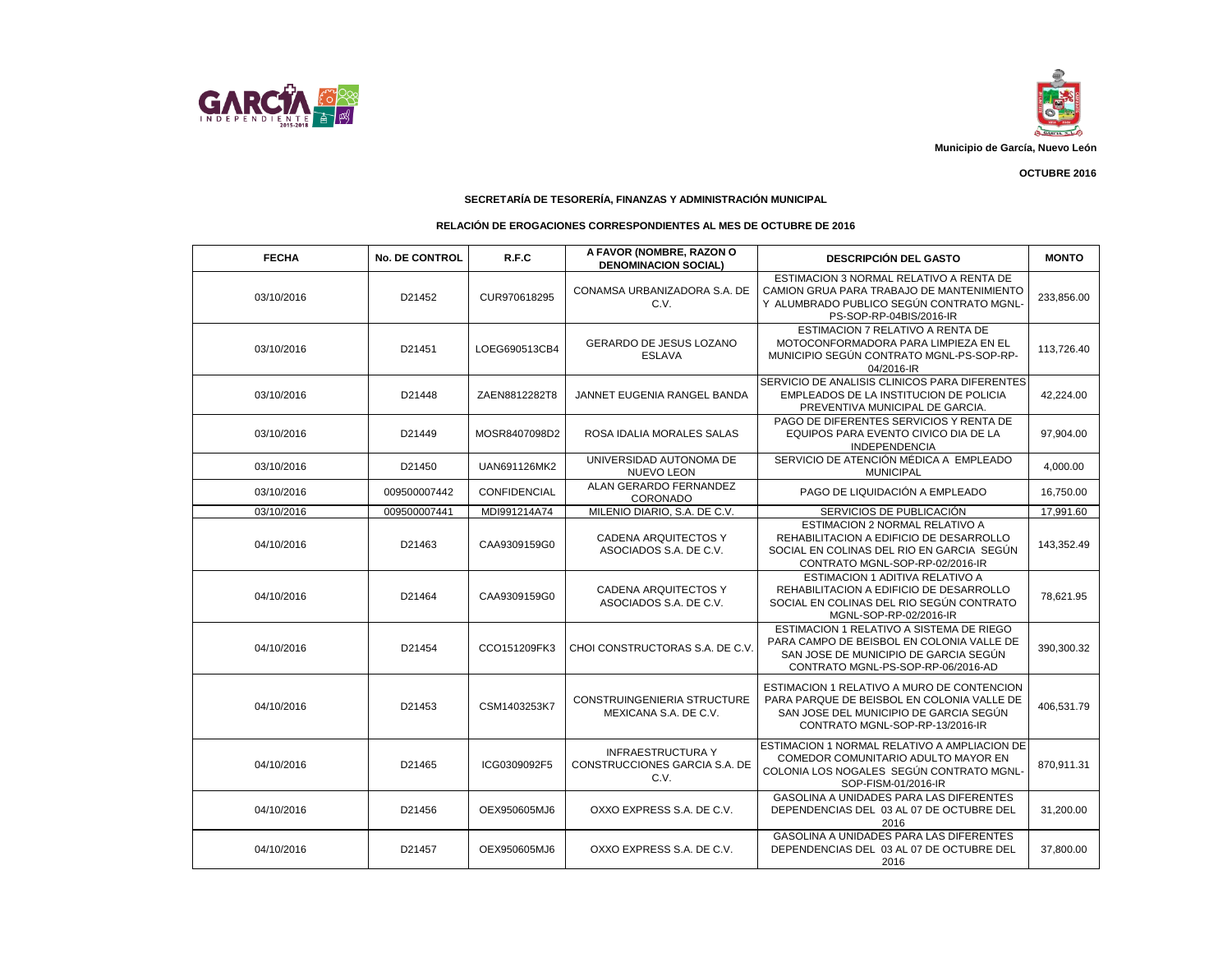| 05/10/2016 | D21478       | OEX950605MJ6  | OXXO EXPRESS S.A. DE C.V.                         | GASOLINA A UNIDADES PARA LAS DIFERENTES<br>DEPENDENCIAS DEL 03 AL 07 DE OCTUBRE DEL<br>2016    | 45,000.00  |
|------------|--------------|---------------|---------------------------------------------------|------------------------------------------------------------------------------------------------|------------|
| 05/10/2016 | D21470       | SGM950714DC2  | SERVICIOS EJECUTIVOS REGIOS<br>S.A. DE C.V.       | GASOLINA A UNIDADES PARA LAS DIFERENTES<br>DEPENDENCIAS DEL 26 AL 30 DE SEPTIEMBRE DEL<br>2016 | 17,354.29  |
| 05/10/2016 | D21471       | SGM950714DC2  | SERVICIOS GASOLINEROS DE<br>MEXICO S.A. DE C.V.   | GASOLINA A UNIDADES PARA LAS DIFERENTES<br>DEPENDENCIAS DEL 26 AL 30 DE SEPTIEMBRE DEL<br>2016 | 25,331.53  |
| 05/10/2016 | D21472       | SGM950714DC2  | SERVICIOS GASOLINEROS DE<br>MEXICO S.A. DE C.V.   | GASOLINA A UNIDADES PARA LAS DIFERENTES<br>DEPENDENCIAS DEL 26 AL 30 DE SEPTIEMBRE DEL<br>2016 | 28,249.14  |
| 05/10/2016 | D21473       | SGM950714DC2  | SERVICIOS GASOLINEROS DE<br>MEXICO S.A. DE C.V.   | GASOLINA A UNIDADES PARA LAS DIFERENTES<br>DEPENDENCIAS DEL 26 AL 30 DE SEPTIEMBRE DEL<br>2016 | 12,984.08  |
| 05/10/2016 | D21477       | SGM950714DC2  | SERVICIOS GASOLINEROS DE<br>MEXICO S.A. DE C.V.   | GASOLINA A UNIDADES PARA LAS DIFERENTES<br>DEPENDENCIAS DEL 01 AL 02 DE OCTUBRE DEL<br>2016    | 1,100.00   |
| 05/10/2016 | D21479       | SGM950714DC2  | SERVICIOS GASOLINEROS DE<br>MEXICO S.A. DE C.V.   | GASOLINA A UNIDADES PARA LAS DIFERENTES<br>DEPENDENCIAS DEL 26 AL 30 DE SEPTIEMBRE DEL<br>2016 | 199,434.63 |
| 05/10/2016 | D21480       | SGM950714DC2  | SERVICIOS GASOLINEROS DE<br>MEXICO S.A. DE C.V.   | GASOLINA A UNIDADES PARA LAS DIFERENTES<br>DEPENDENCIAS DEL 01 AL 02 DE OCTUBRE DEL<br>2016    | 73,860.11  |
| 05/10/2016 | D21482       | SGM950714DC2  | SERVICIOS GASOLINEROS DE<br>MEXICO S.A. DE C.V.   | GASOLINA A UNIDADES PARA LAS DIFERENTES<br>DEPENDENCIAS DEL 01 AL 02 DE OCTUBRE DEL<br>2016    | 18.00      |
| 05/10/2016 | D21487       | SGM950714DC2  | SERVICIOS GASOLINEROS DE<br>MEXICO S.A. DE C.V.   | GASOLINA A UNIDADES PARA LAS DIFERENTES<br>DEPENDENCIAS DEL 01 AL 02 DE OCTUBRE DEL<br>2016    | 5,256.77   |
| 05/10/2016 | D21489       | SGM950714DC2  | SERVICIOS GASOLINEROS DE<br>MEXICO S.A. DE C.V.   | GASOLINA A UNIDADES PARA LAS DIFERENTES<br>DEPENDENCIAS DEL 01 AL 02 DE OCTUBRE DEL<br>2016    | 815.25     |
| 05/10/2016 | 009500007468 | CONFIDENCIAL  | ALEJANDRA ROCHA DE LA ROSA                        | PAGO DE LIQUIDACIÓN A EMPLEADO                                                                 | 18,350.00  |
| 05/10/2016 | 009500007458 | CONFIDENCIAL  | ALEXIS DANIEL HERNANDEZ<br><b>ESPINOZA</b>        | PAGO DE LIQUIDACIÓN A EMPLEADO                                                                 | 17,000.00  |
| 05/10/2016 | 009500007448 | AME0412173K6  | AVANT MEDICAL SA DE CV                            | COMPRA DE MATERIAL MÉDICO PARA ATENCIÓN A<br>DIFERENTES EMPLEADOS MUNICIPALES                  | 11,020.00  |
| 05/10/2016 | 009500007476 | CONFIDENCIAL  | CECILIA CAMARILLO RODRIGUEZ                       | PAGO DE LIQUIDACIÓN A EMPLEADO                                                                 | 16,133.33  |
| 05/10/2016 | 009500007477 | CFE370814QI0  | <b>COMISION FEDERAL DE</b><br><b>ELECTRICIDAD</b> | PAGO DE CONSUMO DE ENERGÍA ELÉCTRICA DE<br>LAS DIFERENTES DEPENDENCIAS                         | 16,394.00  |
| 05/10/2016 | 009500007459 | CONFIDENCIAL  | DAHANE ELIZABETH MORENO<br><b>AGUIRRE</b>         | PAGO DE LIQUIDACIÓN A EMPLEADO                                                                 | 15,500.00  |
| 05/10/2016 | 009500007452 | UAN691126MK2  | DEPARTAMENTO DE INMUNOLOGIA<br>MEDICINA UANL      | SERVICIO DE ATENCIÓN MEDICA A EMPLEADO<br><b>MUNICIPAL</b>                                     | 1,670.00   |
| 05/10/2016 | 009500007455 | CONFIDENCIAL  | ELIUD ROLANDO GOMEZ ACOSTA                        | PAGO DE LIQUIDACIÓN A EMPLEADO                                                                 | 18,200.00  |
| 05/10/2016 | 009500007466 | CONFIDENCIAL  | GLORIA ELIZABETH CAMACHO<br>PEREZ                 | PAGO DE LIQUIDACIÓN A EMPLEADO                                                                 | 9,217.26   |
| 05/10/2016 | 009500007464 | CONFIDENCIAL  | <b>IGNACIO MATA RODRIGUEZ</b>                     | PAGO DE LIQUIDACIÓN A EMPLEADO                                                                 | 2,217.33   |
| 05/10/2016 | 009500007462 | IPR8310018L5  | IMPULSORA PROMOBIEN SA DE CV                      | PAGO POR DEDUCCIONES A EMPLEADOS<br>CORRESPONDIENTE DEL 16 AL 30 DE SEPTIEMBRE<br>2016         | 325,369.50 |
| 05/10/2016 | 009500007470 | CONFIDENCIAL  | JOEL GUZMAN RANGEL                                | PAGO DE LIQUIDACIÓN A EMPLEADO                                                                 | 7,500.00   |
| 05/10/2016 | 009500007447 | JOCG731016847 | JOSE ANGEL CORTEZ GRANADOS                        | APOYO ECONÓMICO A PERSONA DE ESCASOS<br><b>RECURSOS</b>                                        | 800.00     |
| 05/10/2016 | 009500007465 | CONFIDENCIAL  | JOSE LUIS CAMACHO VAZQUEZ                         | PAGO DE LIQUIDACIÓN A EMPLEADO                                                                 | 7,800.00   |
| 05/10/2016 | 009500007475 | CONFIDENCIAL  | JUAN JOEL SAUCEDO DOMINGUEZ                       | PAGO DE LIQUIDACIÓN A EMPLEADO                                                                 | 16,466.67  |
| 05/10/2016 | 009500007457 | CONFIDENCIAL  | JULIO CESAR GARMEDIA REYES                        | PAGO DE LIQUIDACIÓN A EMPLEADO                                                                 | 17,000.00  |
| 05/10/2016 | 009500007454 | LME051104FZ8  | LEVBETH MEDICAL, S.A. DE C.V.                     | COMPRA DE MATERIAL PARA CIRUGÍA DE<br><b>EMPLEADO MUNICIPAL</b>                                | 55,728.72  |
| 05/10/2016 | 009500007463 | CLI970101N61  | LIBERTAD SERVICIOS FINANCIEROS<br>SA DE CV SFP    | PAGO POR DEDUCCIONES A EMPLEADOS<br>CORRESPONDIENTE DEL 16 AL 30 DE SEPTIEMBRE<br>2016         | 96,405.00  |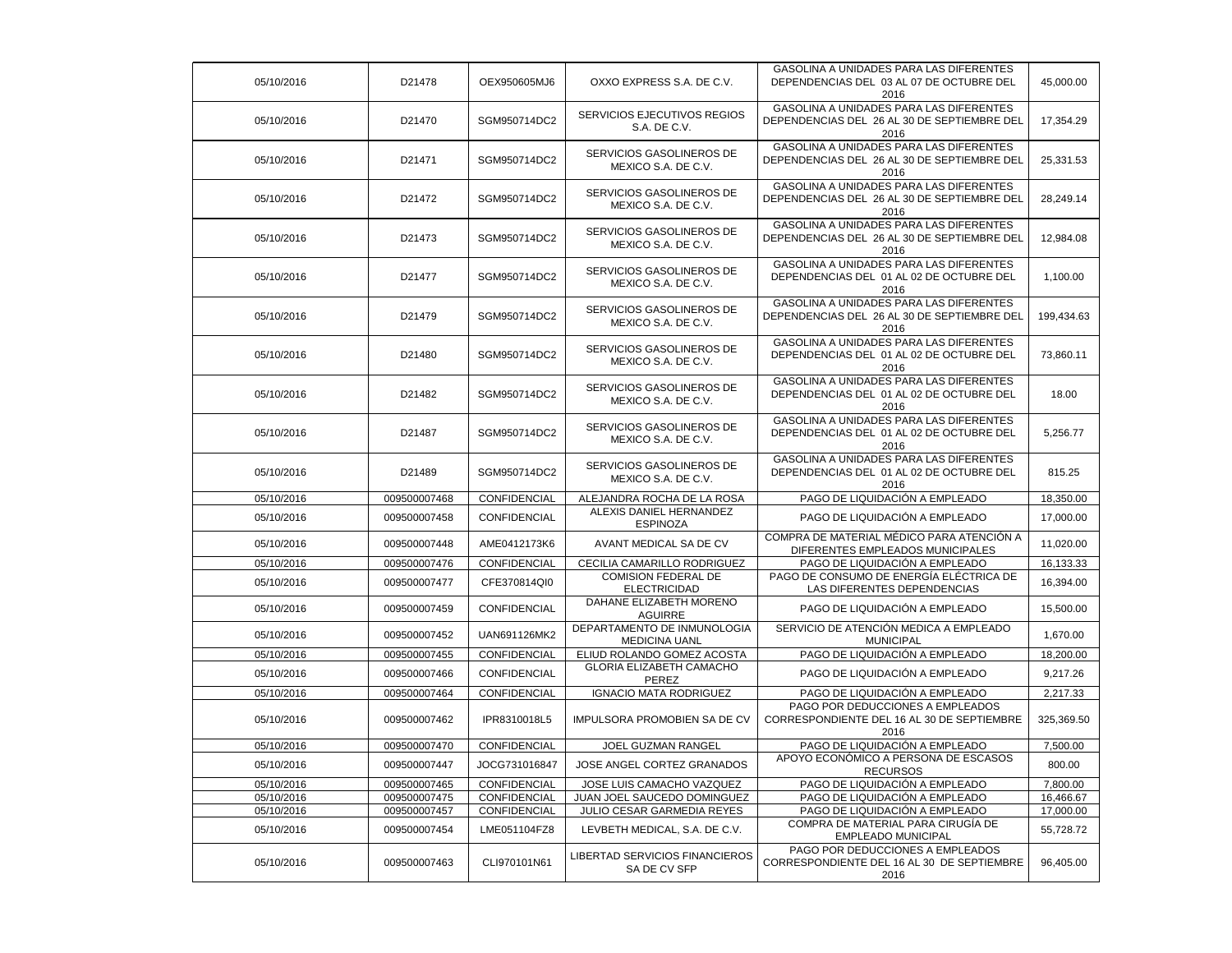| 05/10/2016 | 009500007456 | CONFIDENCIAL        | LUIS ANGEL REYNA CARRIZALES                                                       | PAGO DE LIQUIDACIÓN A EMPLEADO                                                                                                                                                                                                  | 17,000.00  |
|------------|--------------|---------------------|-----------------------------------------------------------------------------------|---------------------------------------------------------------------------------------------------------------------------------------------------------------------------------------------------------------------------------|------------|
| 05/10/2016 | 009500007473 | <b>CONFIDENCIAL</b> | MARTHA LETICIA VALDEZ CAZARES                                                     | PAGO DE LIQUIDACIÓN A EMPLEADO                                                                                                                                                                                                  | 10,200.00  |
| 05/10/2016 | 009500007471 | CONFIDENCIAL        | MELIZA ANALI RIOS MONCADA                                                         | PAGO DE LIQUIDACIÓN A EMPLEADO                                                                                                                                                                                                  | 11,766.67  |
| 05/10/2016 | 009500007474 | CONFIDENCIAL        | PALOMA ARACELY MARTINEZ<br><b>MONSIVAIS</b>                                       | PAGO DE LIQUIDACIÓN A EMPLEADO                                                                                                                                                                                                  | 13,000.00  |
| 05/10/2016 | 009500007460 | CONFIDENCIAL        | SALVADOR DE JESUS FLORES<br><b>IZAGUIRRE</b>                                      | PAGO DE LIQUIDACIÓN A EMPLEADO                                                                                                                                                                                                  | 5,566.55   |
| 05/10/2016 | 009500007472 | <b>CONFIDENCIAL</b> | SANDRA LIZETH HERNANDEZ<br><b>BERLANGA</b>                                        | PAGO DE LIQUIDACIÓN A EMPLEADO                                                                                                                                                                                                  | 4,566.67   |
| 05/10/2016 | 009500007461 | SUT9708283H9        | SINDICATO UNICO DE<br>TRABAJADORES AL SERVICIO DEL<br>MPIO. DE GARCIA, NUEVO LEON | PAGO POR DEDUCCIONES A EMPLEADOS<br>CORRESPONDIENTE DEL 16 AL 30 DE SEPTIEMBRE<br>2016 DE ACUERDO AL CONTRATO COLECTIVO                                                                                                         | 2,620.00   |
| 05/10/2016 | 009500007450 | UAN691126MK2        | UNIVERSIDAD AUTONOMA DE<br><b>NUEVO LEON</b>                                      | SERVICIO DE ATENCIÓN MEDICA A EMPLEADO<br><b>MUNICIPAL</b>                                                                                                                                                                      | 1,100.00   |
| 05/10/2016 | 009500007451 | UAN691126MK2        | UNIVERSIDAD AUTONOMA DE<br><b>NUEVO LEON</b>                                      | SERVICIO DE ATENCIÓN MEDICA A EMPLEADO<br><b>MUNICIPAL</b>                                                                                                                                                                      | 2,800.00   |
| 05/10/2016 | 009500007467 | CONFIDENCIAL        | YESSICA LIZBETH TAMEZ GOMEZ                                                       | PAGO DE LIQUIDACIÓN A EMPLEADO                                                                                                                                                                                                  | 11,600.00  |
| 06/10/2016 | 009500007478 | GNP9211244PO        | GRUPO NACIONAL PROVINCIAL,<br>S.A.B.                                              | PAGO DE DEDUCIBLE POR REPARACIÓN DE UNIDAD<br>DE LA SECRETARIA DEL AYUNTAMIENTO                                                                                                                                                 | 6,147.00   |
| 06/10/2016 | 009500007479 | GNP9211244PO        | GRUPO NACIONAL PROVINCIAL,<br>S.A.B.                                              | PAGO DE DEDUCIBLE POR REPARACIÓN DE UNIDAD<br>DE LA SECRETARIA DE INSTITUCIÓN DE POLICÍA<br>PREVENTIVA MUNICIPAL                                                                                                                | 10,450.00  |
| 06/10/2016 | 009500007482 | CONFIDENCIAL        | MIGUEL SANTOS TORRES JASSO                                                        | PAGO DE LIQUIDACIÓN A EMPLEADO                                                                                                                                                                                                  | 1,455.60   |
| 06/10/2016 | 009500007481 | UAN691126MK2        | UNIVERSIDAD AUTONOMA DE<br><b>NUEVO LEON</b>                                      | SERVICIO DE ATENCIÓN MEDICA A EMPLEADO<br><b>MUNICIPAL</b>                                                                                                                                                                      | 4,500.00   |
| 07/10/2016 | D21494       | CMM981016FA9        | CENTRO MEDICO MILLER, S.C.                                                        | SERVICIO MEDICO A DIFERENTES EMPLEADOS<br>EMPLEADOS MUNICIPALES DE DIFERNETES<br>DEPENDENCIAS 9 DE JULIO A 9 DE AGOSTO 2016                                                                                                     | 330,268.60 |
| 07/10/2016 | D21493       | GATJ671209KB5       | JORGE ARTURO GARZA TAMEZ                                                          | ESTIMACION 3 RELATIVO A RENTA DE MAQUINARIA<br>Y EQUIPO EN AREAS MUNICIPALES DEL MUNICIPIO<br>SEGÚN CONTRATO MGNL-PS-SOP-RP-04/2016-AD                                                                                          | 170,854.08 |
| 07/10/2016 | D21504       | MOSR8407098D2       | ROSA IDALIA MORALES SALAS                                                         | DOMINO ALOJADO EN HOST Y REDIRECCIONADO A<br>LA PAGINA DE<br>WWW.GARCIA.GOB.MX/TODOSTRABAJAN                                                                                                                                    | 3,132.00   |
| 07/10/2016 | D21492       | SRO1307082E1        | SERVICIOS ROBGA S.A. DE C.V.                                                      | ANTICIPO DEL 30% CORRESPONDIENTE ALA OBRA:<br>AMPLIACION DEL COMEDOR JUVENIL EN COL.<br>RENACIMIENTO DE GARCIA SEGÚN CONTRATO<br>MGNL-SOP-FISM-07/2016-IR                                                                       | 203,840.76 |
| 10/10/2016 | D21514       | ICC0401191U7        | I.C.C.A.A S.A. DE C.V.                                                            | ANTICIPO 30% RELATIVO A REPOSICION DE PASTO<br>ARTIFICIAL Y REPARACION DE CANCHAS EN LA<br>UNIDAD DEPORTIVA BLU DEMON EN LA CALLE<br>AVENIDA PERIFERICO COLONIA BALCONES DE<br>GARCIA SEGÚN CONTRATO MGNL-SOP-RP-14/2016-<br>IR | 766,145.60 |
| 10/10/2016 | D21512       | TOLM720621R96       | MENTOR OSVALDO TORRES DE<br><b>LEON</b>                                           | ANTICIPO DE 30% RELATIVO A CONSTRUCCION DE<br>ALUMBRADO PUBLICO EN LA CALLE EMILIANO<br>ZAPATA COLONIA AVANCE POPULAR DE GACRIA<br>SEGÚN CONTRATO MGNL-SOP-FISM-08/2016-IR                                                      | 297,753.48 |
| 10/10/2016 | D21513       | TOLM720621R96       | MENTOR OSVALDO TORRES DE<br><b>LEON</b>                                           | ANTICIPO DEL 30% RELATIVO A CONSTRUCCION DE<br>ALUMBRADO PUBLICO EN AVENIDA NOGAL EN<br>COLONIA LOS NOGALES DE GARCIA SEGÚN<br>CONTRATO MGNL-SOP-FISM-09/2016-IR                                                                | 235.180.69 |
| 10/10/2016 | D21519       | ZAEN8812282T8       | NOE YAIR ZAVALA ESPARZA                                                           | SUMINISTRO, INSTALACION Y CONFIGURACION DE<br>CONMUTADOR Y SWITCH                                                                                                                                                               | 70,493.20  |
| 10/10/2016 | D21520       | OEX950605MJ6        | OXXO EXPRESS S.A. DE C.V.                                                         | GASOLINA A UNIDADES PARA LAS DIFERENTES<br>DEPENDENCIAS DEL 10 AL 14 DE OCTUBRE DEL<br>2016                                                                                                                                     | 31,200.00  |
| 10/10/2016 | D21521       | OEX950605MJ6        | OXXO EXPRESS S.A. DE C.V.                                                         | GASOLINA A UNIDADES PARA LAS DIFERENTES<br>DEPENDENCIAS DEL 10 AL 14 DE OCTUBRE DEL<br>2016                                                                                                                                     | 45,000.00  |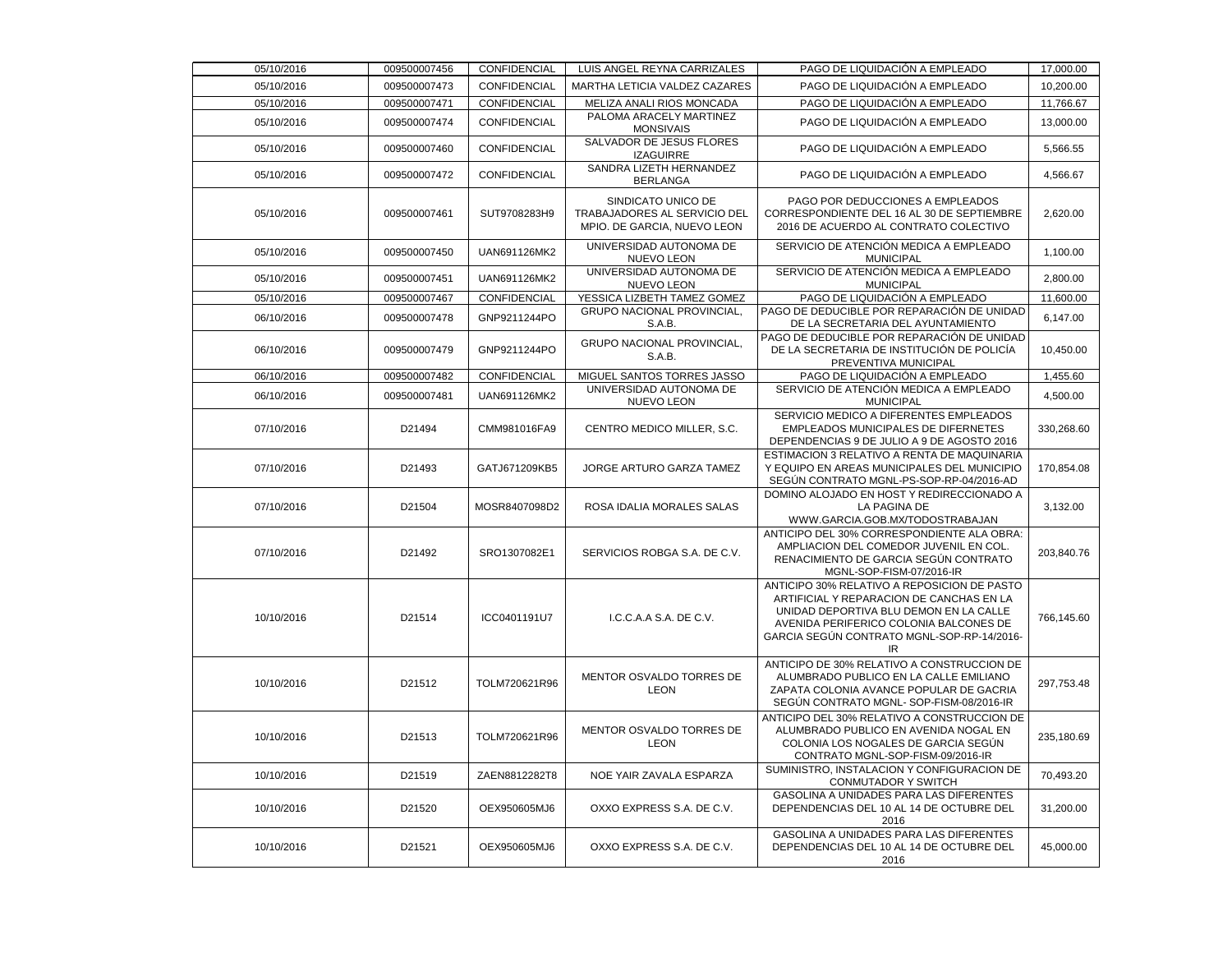| 10/10/2016 | D21515       | TNA930512S95        | TURISMO NAVI S.A. DE C.V.                              | VIAJE A LA CIUDAD DE MEXICO EN DIFERENTES<br>FECHAS DEL PERSONAL DE DIFERENTES<br><b>DEPENDENCIAS</b>                       | 21,139.34  |
|------------|--------------|---------------------|--------------------------------------------------------|-----------------------------------------------------------------------------------------------------------------------------|------------|
| 11/10/2016 | D21524       | OEX950605MJ6        | OXXO EXPRESS S.A. DE C.V.                              | <b>GASOLINA A UNIDADES PARA LAS DIFERENTES</b><br>DEPENDENCIAS DEL 10 AL 14 DE OCTUBRE DEL<br>2016                          | 39,800.00  |
| 11/10/2016 | D21523       | TAM120831H9A        | TRANSPORTES AMISADAI S.A. DE<br>C.V.                   | SERVICIO DE TRANSPORTE PARA EVENTOS<br>RELIGIOSOS EL DIA 22 DE JULIO Y 24 DE JULIO                                          | 49,648.00  |
| 11/10/2016 | 009500007485 | CONFIDENCIAL        | EROS ESAU OBREGON MARTINEZ                             | PAGO DE LIQUIDACIÓN A EMPLEADO                                                                                              | 12,755.63  |
| 11/10/2016 | 009500007486 | CONFIDENCIAL        | JESUS ALBERTO LOPEZ MARTINEZ                           | PAGO DE LIQUIDACIÓN A EMPLEADO                                                                                              | 32,848.00  |
| 11/10/2016 | 009500007484 | CONFIDENCIAL        | MAYRA ALEJANDRA MARTINEZ<br><b>REYES</b>               | PAGO DE LIQUIDACIÓN A EMPLEADO                                                                                              | 2,373.08   |
| 12/10/2016 | D21528       | ASD141118933        | ASESORIAS Y SERVICIOS DTB S.A.<br>DE C.V.              | PAGO DEL MES DE OCTUBRE DE LA RENTA DEL<br>INMUEBLE DONDE ESTAN UBICADAS LAS OFICINAS<br>DE LA SECRETARIA DE OBRAS PUBLICAS | 14,500.00  |
| 12/10/2016 | D21529       | ASE930924SS7        | EDENRED MEXICO S.A. DE C.V.                            | ADQUISICION DE VALES DE DESPENSA PARA<br>POLICIAS PROGRAMA FORTASEG 2016                                                    | 325,594.00 |
| 12/10/2016 | D21530       | ASE930924SS7        | EDENRED MEXICO S.A. DE C.V.                            | PAGO DE COMISION POR COMPRA DE VALES DE<br>DESPENSA PARA EL PRGRAMA FORTASEG 2016                                           | 5,665.34   |
| 12/10/2016 | D21532       | SGM950714DC2        | SERVICIOS GASOLINEROS DE<br>MEXICO S.A. DE C.V.        | GASOLINA A UNIDADES PARA LAS DIFERENTES<br>DEPENDENCIAS DEL 03 AL 09 DE OCTUBRE DEL<br>2016                                 | 8,372.21   |
| 12/10/2016 | D21533       | SGM950714DC2        | SERVICIOS GASOLINEROS DE<br>MEXICO S.A. DE C.V.        | <b>GASOLINA A UNIDADES PARA LAS DIFERENTES</b><br>DEPENDENCIAS DEL 03 AL 09 DE OCTUBRE DEL<br>2016                          | 18,640.80  |
| 12/10/2016 | D21534       | SGM950714DC2        | SERVICIOS GASOLINEROS DE<br>MEXICO S.A. DE C.V.        | GASOLINA A UNIDADES PARA LAS DIFERENTES<br>DEPENDENCIAS DEL 03 AL 09 DE OCTUBRE DEL<br>2016                                 | 30,344.82  |
| 12/10/2016 | D21535       | SGM950714DC2        | SERVICIOS GASOLINEROS DE<br>MEXICO S.A. DE C.V.        | GASOLINA A UNIDADES PARA LAS DIFERENTES<br>DEPENDENCIAS DEL 03 AL 09 DE OCTUBRE DEL<br>2016                                 | 255,508.56 |
| 12/10/2016 | 009500007489 | LOEA761210IY3       | ALMA NELLY LOZANO ESPINOZA                             | PAGO DE CONVENIO                                                                                                            | 1,500.00   |
| 12/10/2016 | 009500007492 | VISE8907148V0       | EDWIN ALAN VILLARREAL SALAZAR                          | SERVICIO DE ARREGLOS FLORALES EN<br>DIFERENTES PROGRAMAS SOCIALES                                                           | 17,237.60  |
| 12/10/2016 | 009500007491 | CACX800825DS6       | MARIA DE LOS ANGELES CARRANZA<br>CRUZ                  | PAGO DE CONVENIO                                                                                                            | 1,500.00   |
| 12/10/2016 | 009500007490 | VERR751121A50       | ROSA MARIA VELEZ RODRIGUEZ                             | PAGO DE CONVENIO                                                                                                            | 1,500.00   |
| 13/10/2016 | D21551       | CNS010406725        | CREACIONES NEIMS S.A. DE C.V.                          | ADQUISICION DE PLAYERAS PARA EVENTOS DE<br><b>BRIGADAS DE LIMPIEZA</b>                                                      | 23,200.00  |
| 13/10/2016 | D21541       | EPJ140206LD7        | <b>EVENTOS Y PRODUCCIONES</b><br>JOKARY S.A. DE C.V.   | SERVICIO DE RENTA DE TOLDOS, MANTELES,<br>MESAS, SILLAS, VALLAS, TARIMAS Y SONIDO                                           | 56,724.00  |
| 13/10/2016 | D21544       | GIL1309256L7        | GRUPO INMOBILIARIO LINDSEY Y<br>ASOCIADOS S.A. DE C.V. | ADQUISICION DE MOBILIARIO PARA DIFERENTES<br>DEPENDENCIAS DEL MUNICIPIO                                                     | 124,534.15 |
| 13/10/2016 | D21546       | GTM990122HU5        | GRUPO TONER DE MEXICO S.A. DE<br>C.V.                  | RENTA DE COPIADORAS PARA DIFERENTES<br>OFICINAS DE LAS DIFERENTES DEPENDENCIAS                                              | 161,895.31 |
| 13/10/2016 | D21542       | DEFM890718BA        | MICHEL DELGADO FLORES                                  | MANTENIMIENTO A UNIDAD DE LA INSTITUCION DE<br>POLICIA PREVENTIVA MUNICIPAL                                                 | 62,200.01  |
| 13/10/2016 | D21543       | MMI1411116Y2        | MIISA MAQUINADOS INDUSTRIALES<br>S.A. DE C.V.          | SERVICIO DE ROTULACION PARA DIFERENTES<br><b>DEPENDENCIAS</b>                                                               | 34,011.20  |
| 13/10/2016 | D21540       | NSO140310FE0        | NETZY SOLUTIONS S.A. DE C.V.                           | ADQUISICION DE EQUIPO DE COMPUTO Y<br>DIFERENTES ARTICULOS DE OFICINA                                                       | 31,755.00  |
| 13/10/2016 | D21549       | RCJ150618HVA        | REGIO COMERCIALIZADORA JN S.A.<br>DE C.V.              | ADQUISICION DE MOBILIARIO Y ARTICULOS PARA<br>MANTENIMIENTO DE EDIFICIOS                                                    | 235,780.58 |
| 13/10/2016 | D21552       | <b>RDE080707NKA</b> | <b>REGIO DISTRIBUIDORA E</b><br><b>IMPORTADORA JE</b>  | MANTENIMIENTO Y REPARACION DE ESPACIOS<br>PUBLICOS MUNICIPALES                                                              | 129,083.87 |
| 13/10/2016 | D21553       | RDE080707NKA        | <b>REGIO DISTRIBUIDORA E</b><br><b>IMPORTADORA JE</b>  | ADQUISICION DE DIFERENTES MATERIALES PARA<br>MANTENIMIENTO DE DIFERENTES ESPACIOS<br>PUBLICOS MUNICIPALES                   | 461,397.66 |
| 13/10/2016 | D21558       | SER150609I38        | SERVICIOS EJECUTIVOS REGIOS<br>S.A. DE C.V.            | ADQUISICION DE MOBILIARIO Y EQUIPO DIVERSO<br>PARA LA INSTITUCION DE POLICIA PREVENTIVA<br><b>MUNICIPAL</b>                 | 774,038.44 |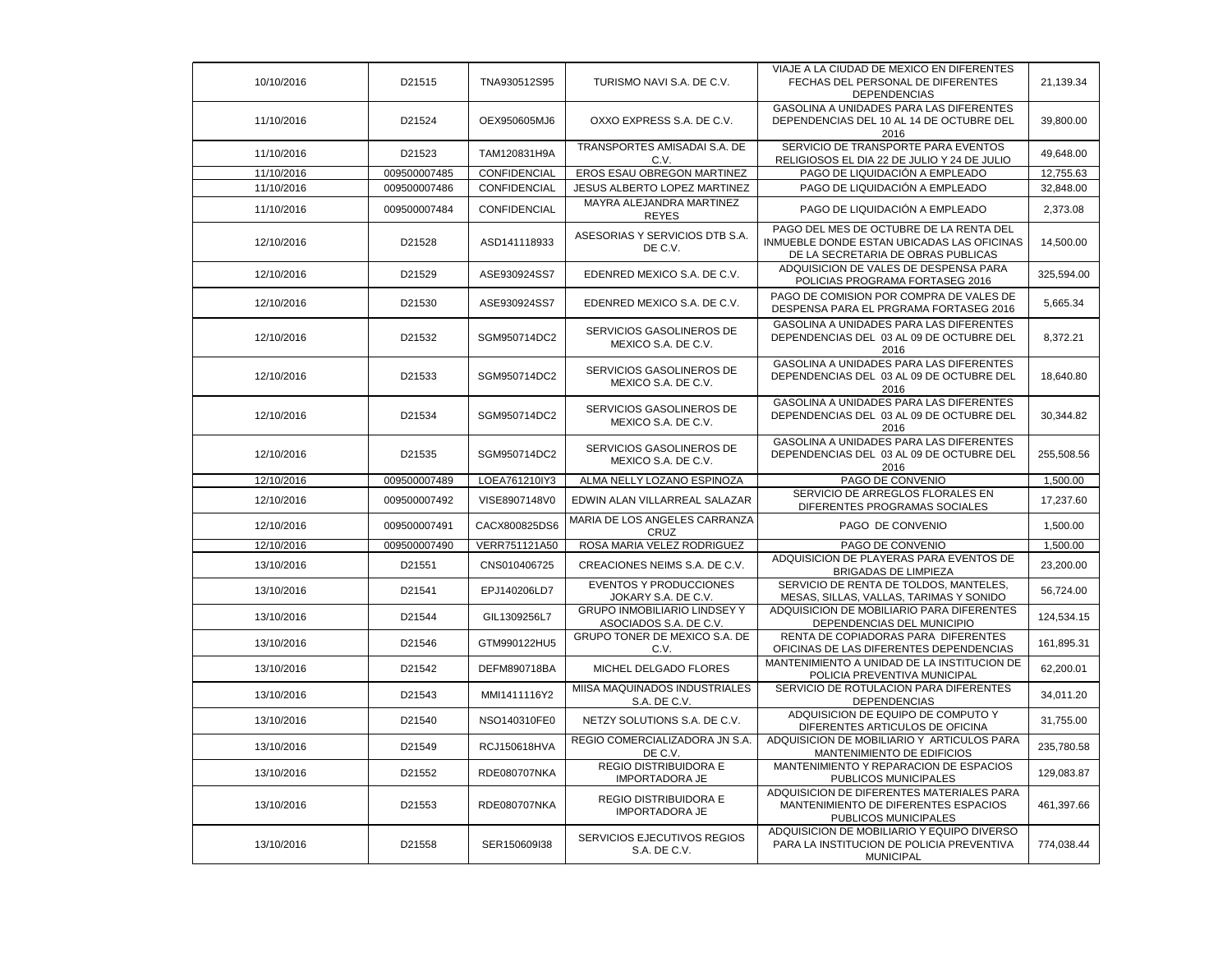| 13/10/2016 | D21531       | SGM950714DC2  | SERVICIOS GASOLINEROS DE<br>MEXICO S.A. DE C.V.      | GASOLINA A UNIDADES PARA LAS DIFERENTES<br>DEPENDENCIAS DEL 03 AL 09 DE OCTUBRE DEL<br>2016                                                      | 30,130.47    |
|------------|--------------|---------------|------------------------------------------------------|--------------------------------------------------------------------------------------------------------------------------------------------------|--------------|
| 13/10/2016 | 009500007493 | CONFIDENCIAL  | <b>JESUS ERUBIEL GARCIA</b><br><b>COVARRUBIAS</b>    | PAGO DE LIQUIDACIÓN A EMPLEADO                                                                                                                   | 254,371.90   |
| 14/10/2016 | D21565       | MACA451118G88 | ARMANDO MARCOS CHARUR                                | SERVICIO DE HOSPEDAJE PARA EL MAESTRO DE<br><b>CURSO DE MATEMATICAS</b>                                                                          | 21,240.00    |
| 14/10/2016 | D21574       | ICC0401191U7  | I.C.C.A.A S.A. DE C.V.                               | ANTICIPO DEL 50% EQUIPAMIENTO DE COMEDOR<br>COMUNITARIO JUVENIL EN COL. RENACIMIENTO DE<br>GARCIA SEGÚN CONTRATO MGNL-PS-SOP-FISM-<br>05/2016-AD | 30,378.30    |
| 14/10/2016 | D21563       | MGN850101F45  | MUNICIPIO DE GARCIA NUEVO LEON                       | SEGUNDA APORTACION MUNICIPAL PROGRAMA LA<br><b>VIVIENDA</b>                                                                                      | 181,351.67   |
| 14/10/2016 | D21562       | RDI481003QJ4  | RADIOMOVILDIPSA S.A. DE C.V.                         | PAGO DE SERVICIO TELEFÓNICO<br>CORRESPONDIENTE DEL 27 DE SEPTIEMBRE 2016                                                                         | 106,038.00   |
| 14/10/2016 | D21575       | RDE080707NKA  | REGIO DISTRIBUIDORA E<br>IMPORTADORA JE S.A. DE C.V. | ADQUISICION DE DIVERSOS MATERIARES PARA<br>MANTENIMIENTO DE DIVERSOS EDIFICIOS                                                                   | 112.781.41   |
| 14/10/2016 | D21564       | UAN691126MK2  | UNIVERSIDAD AUTONOMA DE<br><b>NUEVO LEON</b>         | SERVICIO MEDICO A DIFERENTES EMPLEADOS<br>MUNICIPALES DE DIFERENTES DEPENDENCIAS                                                                 | 198,383.51   |
| 14/10/2016 | D21573       | VCO140616MC9  | VIES CONSTRUCCIONES S.A. DE C.V.                     | ANTICIPO DEL 50% EQUIPAMIENTO DE COMEDOR<br>COMUNITARIO EN COL. ALAMEDAS DE GARCIA<br>SEGUN CONTRATO MGNL-PS-SOP-FISM-04/2016-AD                 | 503,191.40   |
| 14/10/2016 | 009500007499 | CTM01112NA0   | CONSULTORES DE TECNOLOGIA Y<br>MOVIMIENTO KMT SA CV  | SERVICIO DE PÁGINA WEB PARA EL MUNICIPIO                                                                                                         | 52,457.52    |
| 14/10/2016 | 009500007500 | SASC900630BZ4 | CRISTIAN ALEJANDRO SALDIVAR<br>SANCHEZ               | SERVICIO DE ROTULACIÓN DE UNIDADES DE LA<br>SECRETARIA DE INSTITUCIÓN DE POLICÍA<br>PREVENTIVA MUNICIPAL                                         | 83,520.00    |
| 14/10/2016 | 009500007495 | CONFIDENCIAL  | EDGAR IVAN GARCIA BARRAZA                            | PAGO DE LIQUIDACIÓN A EMPLEADO                                                                                                                   | 22,867.20    |
| 14/10/2016 | 009500007496 | GNP9211244PO  | <b>GRUPO NACIONAL PROVINCIAL,</b><br>S.A.B.          | PAGO DE DEDUCIBLE POR REPARACIÓN DE UNIDAD<br>DE LA SECRETARIA DE INSTITUCIÓN DE POLICÍA<br>PREVENTIVA MUNICIPAL                                 | 11,712.75    |
| 14/10/2016 | 009500007502 | CAMJ840208B37 | <b>JESUS ANTONIO CARMONA</b><br><b>MARTINEZ</b>      | APOYO DE SERVICIO FUNERARIO A PERSONAS DE<br><b>ESCASOS RECURSOS</b>                                                                             | 30,160.00    |
| 14/10/2016 | 009500007497 | GOMJ571013SC1 | JUAN EDUARDO GONZALEZ MATA                           | PAGO DE DEDUCIBLE POR REPARACIÓN DE UNIDAD<br>DE LA SECRETARIA DE INSTITUCIÓN DE POLICÍA<br>PREVENTIVA MUNICIPAL                                 | 16,200.00    |
| 14/10/2016 | 009500007498 | GOMJ571013SC1 | JUAN EDUARDO GONZALEZ MATA                           | PAGO DE DEDUCIBLE POR REPARACIÓN DE UNIDAD<br>DE LA SECRETARIA DE INSTITUCIÓN DE POLICÍA<br>PREVENTIVA MUNICIPAL                                 | 11,600.00    |
| 14/10/2016 | 014700000021 | PBN810519GX8  | PATRONATO DE BOMBEROS DE<br>NUEVO LEON A.C.          | APORTACIÓN CORRESPONDIENTE AL MES DE<br>OCTUBRE DEL 2016                                                                                         | 100,000.00   |
| 17/10/2016 | D21589       | CVA121203JP1  | CONSTRUCTORA VATTUS S.A. DE<br>C.V.                  | ANTICIPO DEL 50% RELATIVO A EQUIPAMIENTO DE<br>COMEDOR COMUNITARIO EN COLONIA PARAJE SAN<br>JOSE SEGÚN CONTRATO MGNL-PS-SOP-FISM-<br>03/2016-AD  | 503,875.21   |
| 17/10/2016 | D21591       | EPP131004CL2  | ESPACIOS PUBLICOS Y PARQUES DE<br>MEXICO S.C.        | ETAPA 2 DE 3 DEL PLAN MAESTRO DEL PARQUE<br>LINEAL VALLE DE LINCONL                                                                              | 236,640.00   |
| 17/10/2016 | D21583       | CACG690713DB0 | GRICELDA CASTELAN CRUZ                               | CONSUMO DE ALIMENTOS PARA EVENTO DE<br>PERSONAS DE LA TERCERA EDAD                                                                               | 20,800.00    |
| 17/10/2016 | D21588       | ICC0401191U7  | I.C.C.A.A S.A. DE C.V.                               | ESTIMACION 1 RELATIVO A BACHEO MENOR EN<br>AVENIDAS Y CALLES DE DIVERSAS LOCALIDADES<br>DEL MUNICIPIO SEGÚN CONTRATO MGNL-SOP-RP-<br>12/2016-IR  | 618,677.30   |
| 17/10/2016 | 009500007504 | CFE370814QI0  | <b>COMISION FEDERAL DE</b><br><b>ELECTRICIDAD</b>    | PAGO DE CONVENIO DE ENERGÍA ELÉCTRICA PARA<br>ALUMBRADO PUBLICO                                                                                  | 99,107.00    |
| 17/10/2016 | 009500007505 | CFE370814QI0  | <b>COMISION FEDERAL DE</b><br><b>ELECTRICIDAD</b>    | PAGO DE CONVENIO DE ENERGÍA ELÉCTRICA PARA<br>ALUMBRADO PUBLICO                                                                                  | 234.142.00   |
| 17/10/2016 | 009500007506 | CFE370814QI0  | <b>COMISION FEDERAL DE</b><br><b>ELECTRICIDAD</b>    | PAGO DE CONSUMO DE ENERGÍA ELÉCTRICA DE<br>LAS DIFERENTES DEPENDENCIAS                                                                           | 317,459.00   |
| 17/10/2016 | 014700000022 | CFE370814QI0  | <b>COMISION FEDERAL DE</b><br><b>ELECTRICIDAD</b>    | PAGO DE CONSUMO DE ENERGÍA ELÉCTRICA DE<br>ALUMBRADO PÚBLICO                                                                                     | 3,515,114.00 |
| 18/10/2016 | D21596       | ZAEN8812282T8 | NOE YAIR ZAVALA ESPARZA                              | POLIZA DE SOPORTE MENSUAL A FIREWALL                                                                                                             | 19,372.00    |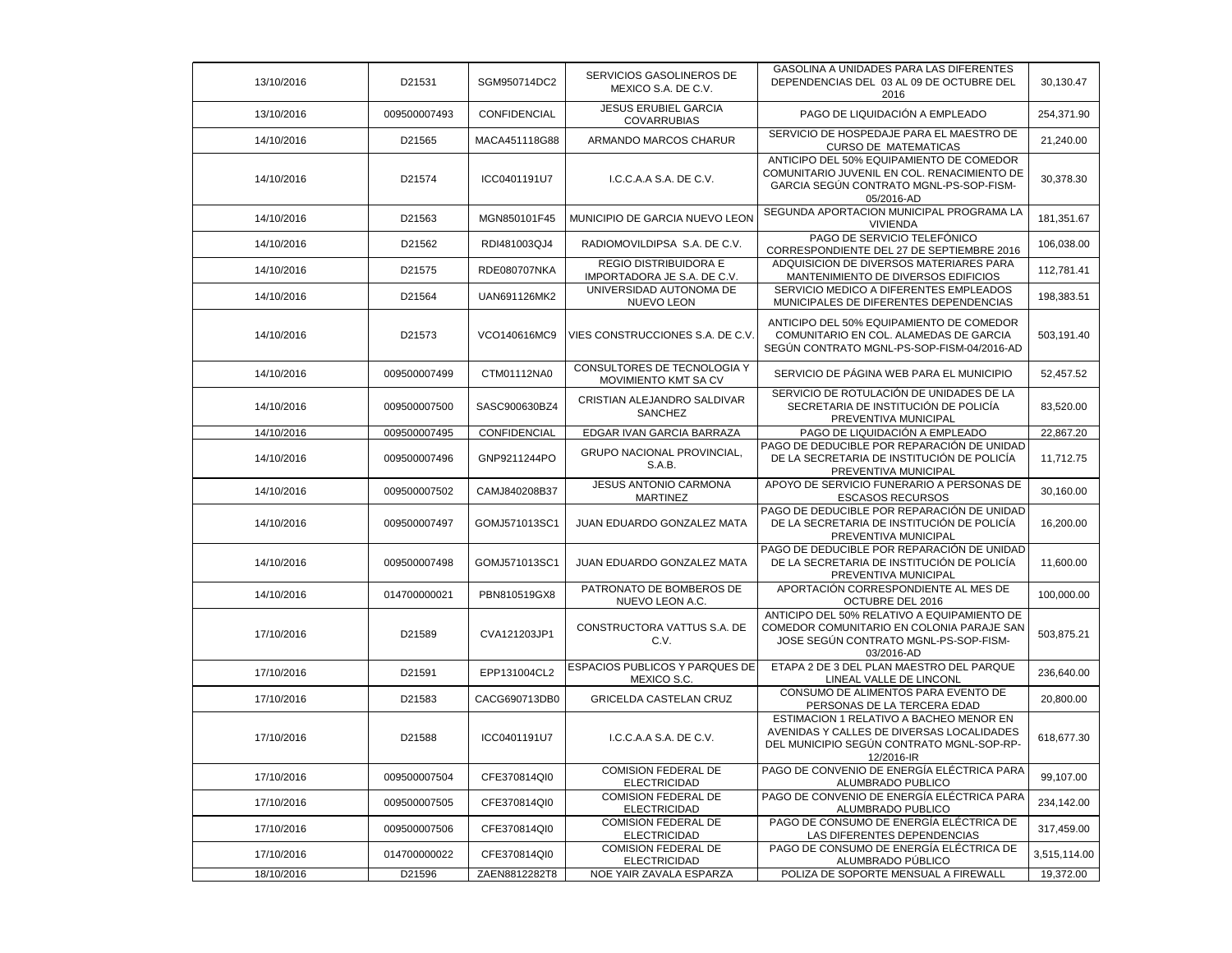| 18/10/2016 | D21594       | OEX950605MJ6  | OXXO EXPRESS S.A. DE C.V.                       | GASOLINA A UNIDADES PARA LAS DIFERENTES<br>DEPENDENCIAS DEL 17 AL 21 DE OCTUBRE DEL<br>2016                                                    | 31,200.00  |
|------------|--------------|---------------|-------------------------------------------------|------------------------------------------------------------------------------------------------------------------------------------------------|------------|
| 18/10/2016 | D21595       | OEX950605MJ6  | OXXO EXPRESS S.A. DE C.V.                       | GASOLINA A UNIDADES PARA LAS DIFERENTES<br>DEPENDENCIAS DEL 17 AL 21 DE OCTUBRE DEL<br>2016                                                    | 39,800.00  |
| 18/10/2016 | D21597       | SGM950714DC2  | SERVICIOS GASOLINEROS DE<br>MEXICO S.A. DE C.V. | GASOLINA A UNIDADES PARA LAS DIFERENTES<br>DEPENDENCIAS DEL 10 AL 16 DE OCTUBRE DEL<br>2016                                                    | 10,296.66  |
| 18/10/2016 | D21598       | SGM950714DC2  | SERVICIOS GASOLINEROS DE<br>MEXICO S.A. DE C.V. | GASOLINA A UNIDADES PARA LAS DIFERENTES<br>DEPENDENCIAS DEL 10 AL 16 DE OCTUBRE DEL<br>2016                                                    | 35,894.70  |
| 18/10/2016 | D21599       | TNA930512S95  | TURISMO NAVI S.A. DE C.V.                       | VIAJE A LA CIUDAD DE MEXICO EN DIFERENTES<br>FECHAS DEL PERSONAL DE DIFERENTES<br><b>DEPENDENCIAS</b>                                          | 11,750.00  |
| 18/10/2016 | 015400000006 | CONFIDENCIAL  | AIRAM YANITZIN GONZALEZ<br>HERNANDEZ            | DIAGNÓSTICO SOBRE LA SITUACIÓN DE VIOLENCIA<br>DE GÉNERO EN MUJERES INDÍGENAS DEL<br>MUNICIPIO DIRECCIÓN GENERAL DE IMMUJERES<br>GARCÍA        | 643.00     |
| 18/10/2016 | 015400000015 | CONFIDENCIAL  | AIRAM YANITZIN GONZALEZ<br><b>HERNANDEZ</b>     | DIAGNÓSTICO SOBRE LA SITUACIÓN DE VIOLENCIA<br>DE GÉNERO EN MUJERES INDÍGENAS DEL<br>MUNICIPIO DIRECCIÓN GENERAL DE IMMUJERES<br><b>GARCIA</b> | 3,714.00   |
| 18/10/2016 | 015400000005 | CACX790622777 | ANA DELIA CAMACHO CASTAÑEDA                     | DIAGNÓSTICO SOBRE LA SITUACIÓN DE VIOLENCIA<br>DE GÉNERO EN MUJERES INDÍGENAS DEL<br>MUNICIPIO DIRECCIÓN GENERAL DE IMMUJERES<br>GARCÍA        | 643.00     |
| 18/10/2016 | 015400000014 | CACX790622777 | ANA DELIA CAMACHO CASTAÑEDA                     | DIAGNÓSTICO SOBRE LA SITUACIÓN DE VIOLENCIA<br>DE GÉNERO EN MUJERES INDÍGENAS DEL<br>MUNICIPIO DIRECCIÓN GENERAL DE IMMUJERES<br>GARCÍA        | 3,572.00   |
| 18/10/2016 | 015400000004 | DORA8204014B7 | ARACELI DOMINGUEZ ROSAS                         | DIAGNÓSTICO SOBRE LA SITUACIÓN DE VIOLENCIA<br>DE GÉNERO EN MUJERES INDÍGENAS DEL<br>MUNICIPIO DIRECCIÓN GENERAL DE IMMUJERES<br>GARCÍA        | 643.00     |
| 18/10/2016 | 015400000013 | DORA8204014B7 | ARACELI DOMINGUEZ ROSAS                         | DIAGNÓSTICO SOBRE LA SITUACIÓN DE VIOLENCIA<br>DE GÉNERO EN MUJERES INDÍGENAS DEL<br>MUNICIPIO DIRECCIÓN GENERAL DE IMMUJERES<br>GARCÍA        | 3,857.00   |
| 18/10/2016 | 009500007512 | CONFIDENCIAL  | ARTURO RODRIGUEZ BAUTISTA                       | PAGO DE LIQUIDACIÓN A EMPLEADO                                                                                                                 | 5,632.61   |
| 18/10/2016 | 015400000008 | SAHD770130E13 | DALIA SALAZAR HERNANDEZ                         | DIAGNÓSTICO SOBRE LA SITUACIÓN DE VIOLENCIA<br>DE GÉNERO EN MUJERES INDÍGENAS DEL<br>MUNICIPIO DIRECCIÓN GENERAL DE IMMUJERES<br><b>GARCIA</b> | 1,287.00   |
| 18/10/2016 | 015400000017 | SAHD770130E13 | DALIA SALAZAR HERNANDEZ                         | DIAGNÓSTICO SOBRE LA SITUACIÓN DE VIOLENCIA<br>DE GÉNERO EN MUJERES INDÍGENAS DEL<br>MUNICIPIO DIRECCIÓN GENERAL DE IMMUJERES<br>GARCÍA        | 5,000.00   |
| 18/10/2016 | 009500007510 | IPR8310018L5  | IMPULSORA PROMOBIEN SA DE CV                    | PAGO POR DEDUCCIONES A EMPLEADOS<br>CORRESPONDIENTE DEL 01 AL 15 DE OCTUBRE<br>2016                                                            | 357,111.20 |
| 18/10/2016 | 009500007513 | CONFIDENCIAL  | JOSE GOMEZ RODRIGUEZ                            | PAGO DE LIQUIDACIÓN A EMPLEADO                                                                                                                 | 18,840.00  |
| 18/10/2016 | 015400000003 | DORJ770624JZA | JUANA DOMINGUEZ ROSAS                           | DIAGNÓSTICO SOBRE LA SITUACIÓN DE VIOLENCIA<br>DE GÉNERO EN MUJERES INDÍGENAS DEL<br>MUNICIPIO DIRECCIÓN GENERAL DE IMMUJERES<br>GARCÍA        | 643.00     |
| 18/10/2016 | 015400000012 | DORJ770624JZA | JUANA DOMINGUEZ ROSAS                           | DIAGNÓSTICO SOBRE LA SITUACIÓN DE VIOLENCIA<br>DE GÉNERO EN MUJERES INDÍGENAS DEL<br>MUNICIPIO DIRECCIÓN GENERAL DE IMMUJERES<br><b>GARCIA</b> | 3,285.00   |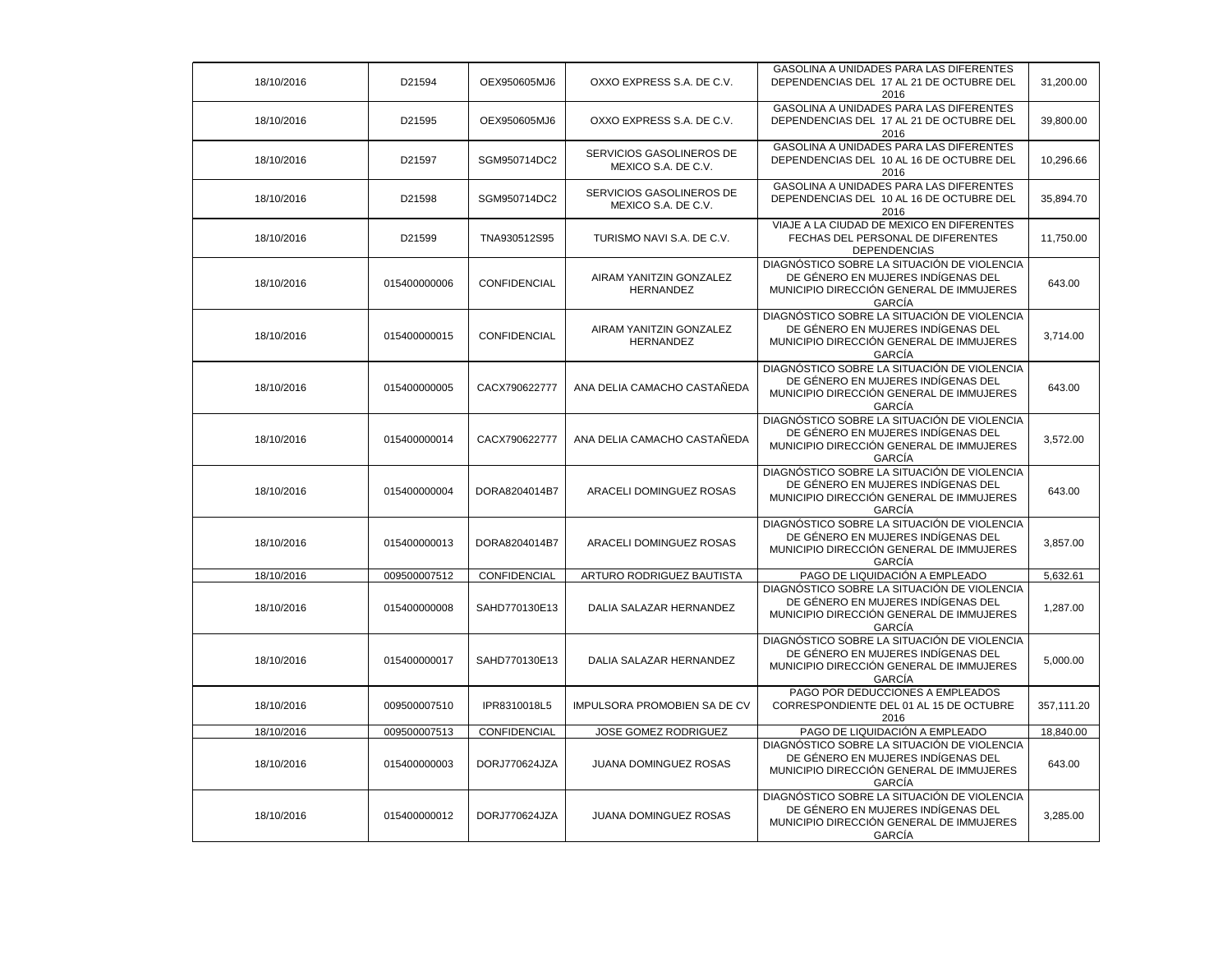| 18/10/2016 | 015400000001 | POHL710923M30 | LIBERIO PORFIRIO HERNANDEZ                                         | DIAGNÓSTICO SOBRE LA SITUACIÓN DE VIOLENCIA<br>DE GÉNERO EN MUJERES INDIGENAS DEL<br>MUNICIPIO DIRECCIÓN GENERAL DE IMMUJERES<br>GARCÍA        | 6,432.00   |
|------------|--------------|---------------|--------------------------------------------------------------------|------------------------------------------------------------------------------------------------------------------------------------------------|------------|
| 18/10/2016 | 015400000010 | POHL710923M30 | LIBERIO PORFIRIO HERNANDEZ                                         | DIAGNÓSTICO SOBRE LA SITUACIÓN DE VIOLENCIA<br>DE GÉNERO EN MUJERES INDIGENAS DEL<br>MUNICIPIO DIRECCIÓN GENERAL DE IMMUJERES<br><b>GARCIA</b> | 10,000.00  |
| 18/10/2016 | 009500007511 | CLI970101N61  | LIBERTAD SERVICIOS FINANCIEROS<br>SA DE CV SFP                     | PAGO POR DEDUCCIONES A EMPLEADOS<br>CORRESPONDIENTE DEL 01 AL 15 DE OCTUBRE<br>2016                                                            | 101,130.00 |
| 18/10/2016 | 009500007514 | CONFIDENCIAL  | LUIS GERARDO BURCIAGA SALDAÑA                                      | PAGO DE LIQUIDACIÓN A EMPLEADO                                                                                                                 | 15,800.00  |
| 18/10/2016 | 015400000007 | OIGM770727US0 | MAILET ORTIZ GUERRERO                                              | DIAGNÓSTICO SOBRE LA SITUACIÓN DE VIOLENCIA<br>DE GÉNERO EN MUJERES INDÍGENAS DEL<br>MUNICIPIO DIRECCIÓN GENERAL DE IMMUJERES<br>GARCÍA        | 643.00     |
| 18/10/2016 | 015400000016 | OIGM770727US0 | MAILET ORTIZ GUERRERO                                              | DIAGNÓSTICO SOBRE LA SITUACIÓN DE VIOLENCIA<br>DE GÉNERO EN MUJERES INDÍGENAS DEL<br>MUNICIPIO DIRECCIÓN GENERAL DE IMMUJERES<br><b>GARCIA</b> | 2,000.00   |
| 18/10/2016 | 015400000009 | BAVM850915PS4 | MARICELA BAUTISTA VALENTIN                                         | DIAGNÓSTICO SOBRE LA SITUACIÓN DE VIOLENCIA<br>DE GÉNERO EN MUJERES INDÍGENAS DEL<br>MUNICIPIO DIRECCIÓN GENERAL DE IMMUJERES<br><b>GARCIA</b> | 1,287.00   |
| 18/10/2016 | 015400000018 | BAVM850915PS4 | MARICELA BAUTISTA VALENTIN                                         | DIAGNÓSTICO SOBRE LA SITUACIÓN DE VIOLENCIA<br>DE GÉNERO EN MUJERES INDÍGENAS DEL<br>MUNICIPIO DIRECCIÓN GENERAL DE IMMUJERES<br><b>GARCIA</b> | 5,000.00   |
| 18/10/2016 | 015400000002 | HELO7508063E7 | OFELIA HERNANDEZ LAZARO                                            | DIAGNÓSTICO SOBRE LA SITUACIÓN DE VIOLENCIA<br>DE GÉNERO EN MUJERES INDÍGENAS DEL<br>MUNICIPIO DIRECCIÓN GENERAL DE IMMUJERES<br><b>GARCIA</b> | 643.00     |
| 18/10/2016 | 015400000011 | HELO7508063E7 | OFELIA HERNANDEZ LAZARO                                            | DIAGNÓSTICO SOBRE LA SITUACIÓN DE VIOLENCIA<br>DE GÉNERO EN MUJERES INDÍGENAS DEL<br>MUNICIPIO DIRECCIÓN GENERAL DE IMMUJERES<br>GARCÍA        | 3,572.00   |
| 18/10/2016 | 009500007508 | SAD560528572  | SERVICIOS DE AGUA Y DRENAJE DE<br><b>MONTERREY</b>                 | PAGO DE CONVENIO DE CONSUMO DE AGUA DE<br>LAS DIFERENTES DEPENDENCIAS                                                                          | 123,161.00 |
| 18/10/2016 | 009500007518 | SAD560528572  | SERVICIOS DE AGUA Y DRENAJE DE<br><b>MONTERREY</b>                 | PAGO DE CONSUMO DE AGUA DE DIFERENTES<br><b>DEPENDENCIAS</b>                                                                                   | 3,320.00   |
| 18/10/2016 | 009500007509 | SUT9708283H9  | SINDICATO UNICO DE<br>TRABAJADORES AL SERVICIO DEL<br>MPIO. DE GAR | PAGO POR DEDUCCIONES A EMPLEADOS<br>CORRESPONDIENTE DEL 01 AL 15 DE OCTUBRE<br>2016 DE ACUERDO AL CONTRATO COLECTIVO                           | 2,620.00   |
| 19/10/2016 | D21604       | OEX950605MJ6  | OXXO EXPRESS S.A. DE C.V.                                          | GASOLINA A UNIDADES PARA LAS DIFERENTES<br>DEPENDENCIAS DEL 17 AL 21 DE OCTUBRE DEL<br>2016                                                    | 45,000.00  |
| 19/10/2016 | D21601       | SGM950714DC2  | SERVICIOS GASOLINEROS DE<br>MEXICO S.A. DE C.V.                    | GASOLINA A UNIDADES PARA LAS DIFERENTES<br>DEPENDENCIAS DEL 10 AL 16 DE OCTUBRE DEL<br>2016                                                    | 31,537.32  |
| 19/10/2016 | D21602       | SGM950714DC2  | SERVICIOS GASOLINEROS DE<br>MEXICO S.A. DE C.V.                    | GASOLINA A UNIDADES PARA LAS DIFERENTES<br>DEPENDENCIAS DEL 10 AL 16 DE OCTUBRE DEL<br>2016                                                    | 265,561.39 |
| 19/10/2016 | D21603       | SGM950714DC2  | SERVICIOS GASOLINEROS DE<br>MEXICO S.A. DE C.V.                    | GASOLINA A UNIDADES PARA LAS DIFERENTES<br>DEPENDENCIAS DEL 10 AL 16 DE OCTUBRE DEL<br>2016                                                    | 22,622.70  |
| 19/10/2016 | 009500007527 | CONFIDENCIAL  | BLANCA MARGARITA BARTOLO<br><b>FLORES</b>                          | PAGO DE LIQUIDACIÓN A EMPLEADO                                                                                                                 | 2,935.50   |
| 19/10/2016 | 009500007524 | CONFIDENCIAL  | CARLOS RAUL RAMIREZ LUNA                                           | PAGO DE LIQUIDACIÓN A EMPLEADO                                                                                                                 | 933.33     |
| 19/10/2016 | 009500007522 | CFE370814QI0  | <b>COMISION FEDERAL DE</b><br><b>ELECTRICIDAD</b>                  | PAGO DE SERVICIO DE INSTALACION DE<br><b>SUBESTACION</b>                                                                                       | 8,657.58   |
| 19/10/2016 | 009500007529 | CONFIDENCIAL  | <b>CYNDIA JUDITH TORRES</b><br>HERNANDEZ                           | PAGO DE LIQUIDACIÓN A EMPLEADO                                                                                                                 | 7,385.26   |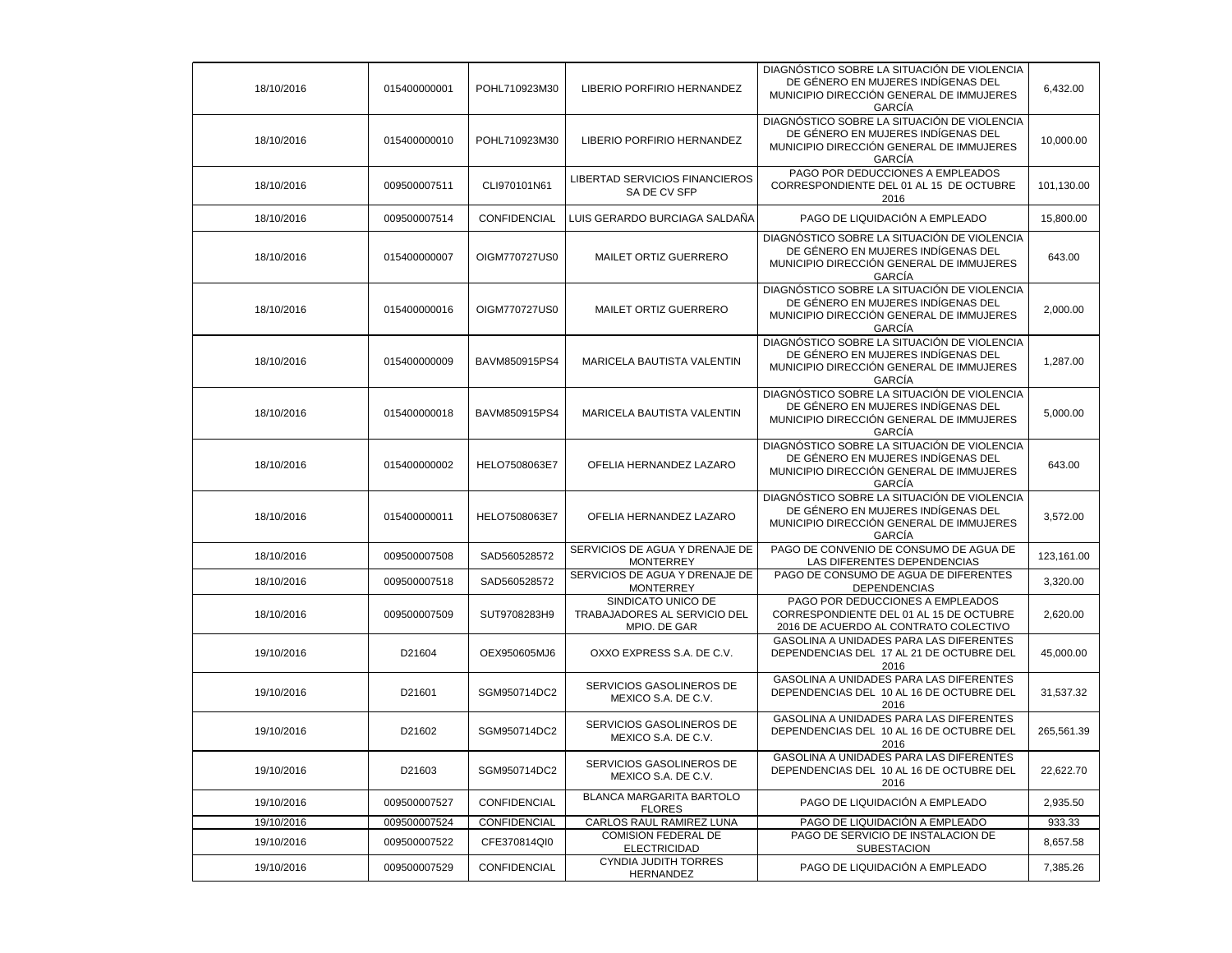| 19/10/2016 | 009500007523 | CONFIDENCIAL  | ELIAS ORLANDO GOMEZ ACOSTA                          | PAGO DE LIQUIDACIÓN A EMPLEADO                                                                                                                                                     | 55,000.00  |
|------------|--------------|---------------|-----------------------------------------------------|------------------------------------------------------------------------------------------------------------------------------------------------------------------------------------|------------|
| 19/10/2016 | 009500007525 | CONFIDENCIAL  | FLOR ESTEFANIA MENDOZA OVIEDO                       | PAGO DE LIQUIDACIÓN A EMPLEADO                                                                                                                                                     | 944.74     |
| 19/10/2016 | 009500007528 | CONFIDENCIAL  | LUIS ANTONIO FRANCISCO LARA                         | PAGO DE LIQUIDACIÓN A EMPLEADO                                                                                                                                                     | 5,977.60   |
| 19/10/2016 | 009500007526 | CONFIDENCIAL  | RAQUEL YAMILA CONTRERAS<br><b>ROSAS</b>             | PAGO DE LIQUIDACIÓN A EMPLEADO                                                                                                                                                     | 16,950.00  |
| 20/10/2016 | D21606       | EME020423QC1  | EXECUCION DE MEXICO S.A. DE C.V.                    | ANTICIPO DEL 50% RELATIVO A SUMINISTRO E<br>INSTALACION DE SET DE JUEGOS INFANTILES EN<br>PLAZAS Y AREAS MUNICIPALES DE GARCIA SEGÚN<br>CONTRATO MGNL- PS-SOP-RP-21/2016-IR        | 794,905.66 |
| 21/10/2016 | D21664       | EPA120627921  | EDIFICACIONES Y PROYECTOS<br>AAGGA S.A. DE C.V.     | PAGO PARCIAL POR CONSTRUCCION DE CUARTO<br>ADICCIONAL EN POLIGONOS DE PROBREZA SEGÚN<br>CONTRATO MGNL-SOP-PIVV-01/2016-CP                                                          | 185,000.00 |
| 21/10/2016 | D21666       | EPA120627921  | EDIFICACIONES Y PROYECTOS<br>AAGGA S.A. DE C.V.     | PAGO PARCIAL POR CONSTRUCCION DE CUARTO<br>ADICCIONAL EN POLIGONOS DE PROBREZA SEGÚN<br>CONTRATO MGNL-SOP-PIVV-01/2016-CP                                                          | 185,000.00 |
| 24/10/2016 | D21631       | AAM050624ID9  | ACCM AMERICA S. DE R.L. DE C.V.                     | CERTIFICACION DEL SISTEMA DE GESTION DE<br>CALIDAD BAJO LA NORMA ISO 9001:2008<br>EXPEDICION DE LICENCIAS Y/O PERMISOS;<br>SEGUIMIENTO DE QUEJAS Y DENUNCIAS Y<br>PROCESO JURIDICO | 336,400.00 |
| 24/10/2016 | D21636       | ACO121203CG4  | ARDASH CONSTRUCTORA S.A. DE<br>C.V.                 | ANTICIPO DEL 30% RELATIVO A CONSTRUCCION DE<br>COMEDOR COMUNITARIO EN COLONIA ALAMEDAS<br>DE GARCIA SEGÚN CONTRATO MGNL-SOP-FISM-<br>06/2016-IR                                    | 864,099.42 |
| 24/10/2016 | D21639       | CNM980114Pl2  | AT&T COMUNICACIONES DIGITALES<br>S. DE R.L DE C.V.  | PAGO DE SERVICIO TELEFONICO CORTE 07 AL 22<br>DE OCTUBRE 2016                                                                                                                      | 4,647.91   |
| 24/10/2016 | D21625       | CMM981016FA9  | CENTRO MEDICO MILLER, S.C.                          | SERVICIO MEDICO A DIFERENTES EMPLEADOS<br>EMPLEADOS MUNICIPALES DE DIFERNETES<br>DEPENDENCIAS 9 DE JULIO A 9 DE AGOSTO 2016                                                        | 297,962.00 |
| 24/10/2016 | D21638       | EPA120627921  | EDIFICACIONES Y PROYECTOS<br>AAGGA S.A. DE C.V.     | ESTIMACION 1 RELATIVO A REHABILITACION DE<br>SECUNDARIA LIC. GENARO GARZA GARCIA, EN<br>COLONIA CENTRO DEL MUNICIPIO DE GARCIA<br>SEGÚN CONTRATO MGNL-SOP-FDMRS-01/2016-IR         | 157,805.58 |
| 24/10/2016 | D21633       | EME020423QC1  | EXECUCION DE MEXICO S.A. DE C.V.                    | ESTIMACION 1 RELATIVO A PAVIMENTACION EN<br>ESTACIONAMIENTO DE CENTRO DE SALUD EN<br>COLONIA NUEVO AMANECER EN EL MUNICIPIO<br>SEGÚN CONTRATO MGNL-SOP-RP-15/2016-IR               | 494,541.44 |
| 24/10/2016 | D21634       | IRE070621LG7  | <b>INFRAESTRUCTURA</b><br>REGIOMONTANA S.A. DE C.V. | ANTICIPO DEL 30% RELATIVO A CONSTRUCCION DE<br>TECHO A VIVIENDA EN COLONIA RENACIMIENTO DE<br>GARCIA SEGÚN CONTRATO MGNL-SOP-FISM-04/2016-<br>IR                                   | 248,625.12 |
| 24/10/2016 | D21629       | UAFJ800901MQ5 | <b>JUAN FRANCISCO URBINA FLORES</b>                 | PAQUETE DE PIROTECNIA POR MOTIVO DE LAS<br>FIESTAS RELIGIOSAS DE LA VIRGEN DEL PILAR                                                                                               | 29,000.00  |
| 24/10/2016 | D21630       | MCO091023LJ2  | MND CONSULTORES S.A. DE C.V.                        | SERVICIO DE ASESORIAS PARA LA<br>IMPLEMENTACION DEL SISTEMA DE CALIDAD PARA<br>DESARROLLO URBANO Y ECOLOGICO DE GARCIA                                                             | 121,800.00 |
| 24/10/2016 | D21624       | ZAEN8812282T8 | NOE YAIR ZAVALA ESPARZA                             | SERVICIO DE MANO DE OBRA Y MATERIALES PARA<br>LA INSTALACION DE ENLACE PUNTO A PUNTO PARA<br>LA SECRETARIA DEL AYUNTAMIENTO                                                        | 10,324.00  |
| 24/10/2016 | D21608       | OEX950605MJ6  | OXXO EXPRESS S.A DE C.V.                            | GASOLINA A UNIDADES PARA LAS DIFERENTES<br>DEPENDENCIAS DEL 24 AL 28 DE OCTUBRE DEL<br>2016                                                                                        | 45,000.00  |
| 24/10/2016 | D21607       | OEX950605MJ6  | OXXO EXPRESS S.A. DE C.V.                           | GASOLINA A UNIDADES PARA LAS DIFERENTES<br>DEPENDENCIAS DEL 24 AL 28 DE OCTUBRE DEL<br>2016                                                                                        | 31,200.00  |
| 24/10/2016 | D21627       | OEX950605MJ6  | OXXO EXPRESS S.A. DE C.V.                           | GASOLINA A UNIDADES PARA LAS DIFERENTES<br>DEPENDENCIAS DEL 24 AL 28 DE OCTUBRE DEL<br>2016                                                                                        | 39,800.00  |
| 24/10/2016 | D21612       | SGM950714DC2  | SERVICIOS GASOLINEROS DE<br>MEXICO S.A. DE C.V.     | DEPOSITO EN GARANTIA CONSUMO DE<br><b>COMBUSTIBLES</b>                                                                                                                             | 25,000.00  |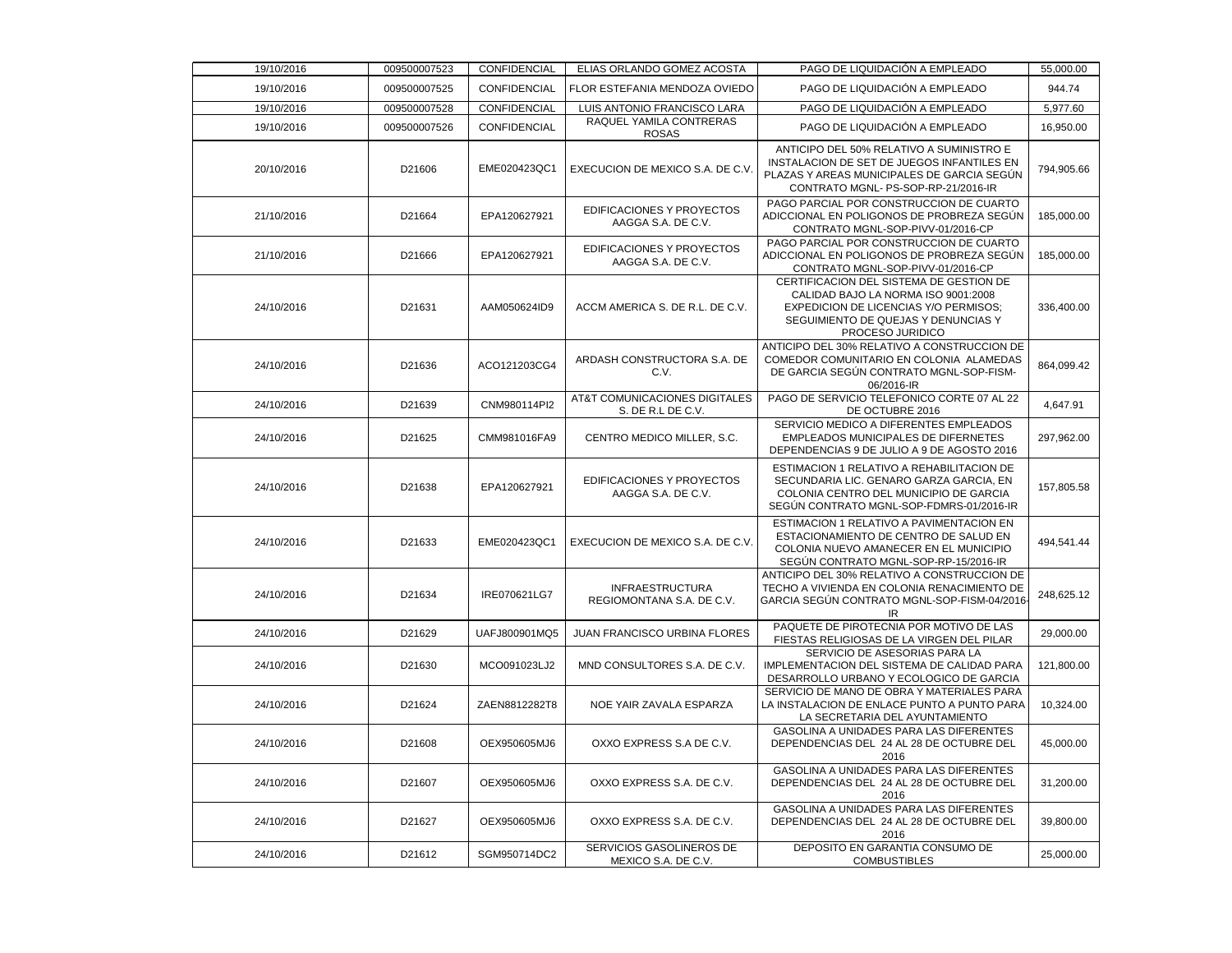| 24/10/2016 | D21613       | SGM950714DC2  | SERVICIOS GASOLINEROS DE<br>MEXICO S.A. DE C.V.           | DEPOSITO EN GARANTIA CONSUMO DE<br><b>COMBUSTIBLES</b>                                                                                                | 45,000.00    |
|------------|--------------|---------------|-----------------------------------------------------------|-------------------------------------------------------------------------------------------------------------------------------------------------------|--------------|
| 24/10/2016 | D21615       | SGM950714DC2  | SERVICIOS GASOLINEROS DE<br>MEXICO S.A. DE C.V.           | DEPOSITO EN GARANTIA CONSUMO DE<br><b>COMBUSTIBLES</b>                                                                                                | 20,000.00    |
| 24/10/2016 | D21618       | SGM950714DC2  | SERVICIOS GASOLINEROS DE<br>MEXICO S.A. DE C.V.           | DEPOSITO EN GARANTIA CONSUMO DE<br><b>COMBUSTIBLES</b>                                                                                                | 25,000.00    |
| 24/10/2016 | D21620       | SGM950714DC2  | SERVICIOS GASOLINEROS DE<br>MEXICO S.A. DE C.V.           | DEPOSITO EN GARANTIA CONSUMO DE<br><b>COMBUSTIBLES</b>                                                                                                | 25,000.00    |
| 24/10/2016 | D21621       | SGM950714DC2  | SERVICIOS GASOLINEROS DE<br>MEXICO S.A. DE C.V.           | GASOLINA A UNIDADES PARA LAS DIFERENTES<br>DEPENDENCIAS DEL 19 AL 25 DE OCTUBRE DEL<br>2016                                                           | 994.92       |
| 24/10/2016 | D21628       | SLI060818BL4  | SINERGIA EN LIMPIEZA INDUSTRIAL<br>S.A. DE C.V.           | VIAJE SEPTICO MUNICIPAL GARCIA, HORAS DE<br>SERVICIO DE HIDROCLEAN EN DIFERENTES<br>COLONIAS E INSTITUCIONES EDUCATIVAS DEL<br><b>MUNICIPIO</b>       | 48,430.00    |
| 25/10/2016 | D21645       | SGM950714DC2  | SERVICIOS GASOLINEROS DE<br>MEXICO, S.A. DE C.V.          | DEPOSITO EN GARANTIA CONSUMO DE<br><b>COMBUSTIBLES</b>                                                                                                | 85,000.00    |
| 25/10/2016 | 009500007530 | KFA060313l69  | KEMEST FARMACIA SA DE CV                                  | COMPRA DE MEDICAMENTOS PARA FARMACIA DE<br>LA CLINICA MUNICIPAL                                                                                       | 199,938.60   |
| 25/10/2016 | 009500007531 | GATM690608MN4 | MAYRA LUCIA GARZA TREVIÑO                                 | DEVOLUCION DE PAGO DE IMPUESTO ISAI                                                                                                                   | 511.00       |
| 26/10/2016 | D21647       | SGM950714DC2  | SERVICIOS GASOLINEROS DE<br>MEXICO S.A. DE C.V.           | GASOLINA A UNIDADES PARA LAS DIFERENTES<br>DEPENDENCIAS DEL 17 AL 23 DE OCTUBRE DEL<br>2016                                                           | 26,548.59    |
| 26/10/2016 | D21648       | SGM950714DC2  | SERVICIOS GASOLINEROS DE<br>MEXICO S.A. DE C.V.           | GASOLINA PARA UNIDADES DE LA SECRETARIA DEL<br>AYUNTAMIENTO PERIODO DEL 17 AL 23 DE<br>OCTUBRE DE 2016                                                | 36,819.55    |
| 26/10/2016 | D21649       | SGM950714DC2  | SERVICIOS GASOLINEROS DE<br>MEXICO S.A. DE C.V.           | GASOLINA PARA UNIDADES DE SISTEMA MUNICIPAL<br>DEL DIF PERIODO DEL 17 AL 23 DE OCTUBRE DE<br>2016                                                     | 7,915.60     |
| 26/10/2016 | D21650       | SGM950714DC2  | SERVICIOS GASOLINEROS DE<br>MEXICO S.A. DE C.V.           | GASOLINA PARA UNIDADES DE SISTEMA MUNICIPAL<br>DEL DIF PERIODO DEL 17 AL 23 DE OCTUBRE DE<br>2016                                                     | 32,347.51    |
| 26/10/2016 | D21653       | SGM950714DC2  | SERVICIOS GASOLINEROS DE<br>MEXICO S.A. DE C.V.           | GASOLINA PARA UNIDADES DE SISTEMA MUNICIPAL<br>DEL DIF PERIODO DEL 17 AL 23 DE OCTUBRE DE<br>2016                                                     | 275,729.09   |
| 27/10/2016 | D21661       | PAL940723AG1  | PROMOTORA AMBIENTAL DE LA<br>LAGUNA S.A. DE C.V.          | RECOLECION DE RESIDUOS CORRESPONDIENTE AL<br><b>MES DE MARZO</b>                                                                                      | 2.687.690.69 |
| 27/10/2016 | D21670       | TAM120831H9A  | TRANSPORTES AMISADAI S.A. DE<br>C.V.                      | SERVICIO DE TRANSPORTE PARA EVENTO<br>DEPORTISTA A PERSONAS DE LA TERCERA EDAD                                                                        | 52,200.00    |
| 27/10/2016 | 009500007536 | GNP9211244PO  | GRUPO NACIONAL PROVINCIAL,<br>S.A.B.                      | PAGO DE DEDUCIBLE POR REPARACIÓN DE UNIDAD<br>DE LA SECRETARIA DE INSTITUCIÓN DE POLICÍA<br>PREVENTIVA MUNICIPAL                                      | 8,662.50     |
| 27/10/2016 | 009500007533 | CONFIDENCIAL  | HECTOR JAVIER MENDOZA GAMEZ                               | PAGO DE LIQUIDACIÓN A EMPLEADO                                                                                                                        | 25,000.00    |
| 27/10/2016 | 009500007534 | CONFIDENCIAL  | JONATHAN URIEL MARIN TORRES                               | PAGO DE LIQUIDACIÓN A EMPLEADO                                                                                                                        | 16,500.00    |
| 27/10/2016 | 009500007542 | PEPE2703068C4 | JOSE EUSEBIO PEREZ PALOMO                                 | APOYO MEDICO A PERSONA DE ESCASOS<br><b>RECURSOS</b>                                                                                                  | 1,600.00     |
| 27/10/2016 | 009500007540 | MARJ7910199D4 | JUAN FRANCISCO MARTINEZ REYES                             | SERVICIO DE MANTENIMIENTO DE UNIDAD DE LA<br>SECRETARIA DE INSTITUCIÓN DE POLICÍA<br>PREVENTIVA MUNICIPAL                                             | 17,980.00    |
| 27/10/2016 | 009500007537 | TME840315KT6  | TELEFONOS DE MEXICO S.A.B. DE<br>C.V.                     | PAGO DE SERVICIO TELEFÓNICO<br>CORRESPONDIENTE AL MES DE AGOSTO 2016                                                                                  | 20,331.44    |
| 28/10/2016 | D21706       | APG141111V39  | ALIMENTOS PREPARADOS DEL<br>GRANERO SURESTE S.A. DE C.V.  | COMPRA DE CONSUMIBLES PARA DIFERENTES<br>PROGRAMAS SOCIALES                                                                                           | 52,513.20    |
| 28/10/2016 | D21704       | ASE930924SS7  | EDENRED MEXICO S.A. DE C.V.                               | ADQUISICION DE VALES DE DESPENSA<br>PERTENECIENTES AL MES DE OCTUBRE PARA<br>POLICIAS PROGRAMA FORTASEG 2016                                          | 162,797.00   |
| 28/10/2016 | D21681       | HCA1603292D8  | <b>HYBRID CONSULTORES</b><br>ADMINISTRATIVOS S.A. DE C.V. | COMPRA DE DIVERSOS ARTICULOS DE PAPELERIA                                                                                                             | 165,902.48   |
| 28/10/2016 | D21700       | ICC0401191U7  | I.C.C.A.A S.A. DE C.V.                                    | ANTICIPO DE 30% RELATIVO A CONSTRUCCION DE<br>COMEDOR COMUNITARIO EN COLONIA PARAJE SAN<br>JOSE DE GARCIA SEGÚN CONTRATO MGNL-SOP-<br>FISM-05/2016-IR | 861,215.28   |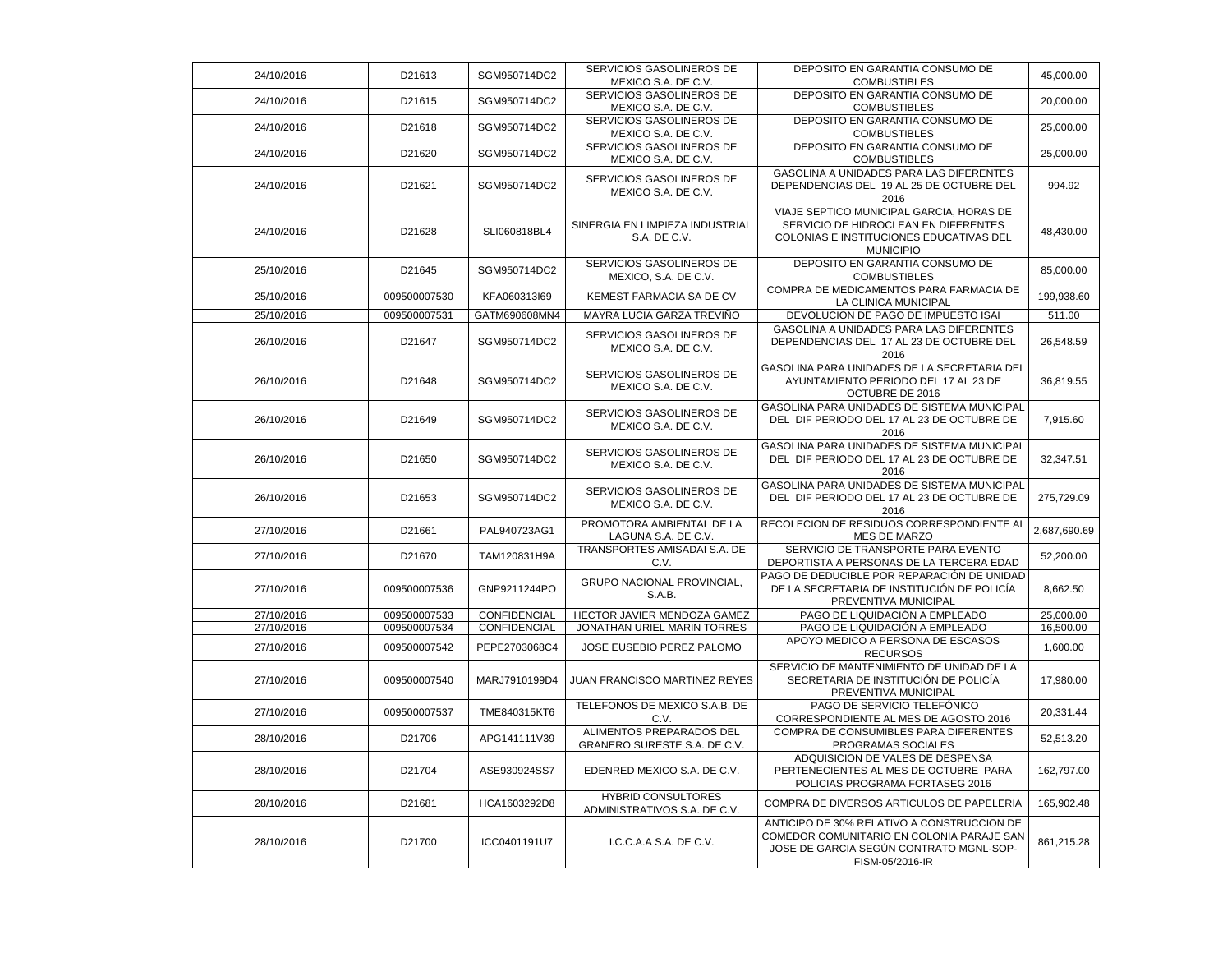| 28/10/2016 | D21701       | ICG0309092F5  | <b>INFRAESTRUCTURA Y</b><br>CONSTRUCCIONES GARCIA S.A. DE<br>C.V.                  | ESTIMACION 2 NORMAL RELATIVO A AMPLIACION<br>DEL COMEDOR COMUNITARIO ADULTO MAYOR EN<br>COLONIA LOS NOGALES DEL MUNICIPIO DE GARCIA<br>SEGÚN CONTRATO MGNL-SOP-FISM-01/2016-IR | 692.847.16 |
|------------|--------------|---------------|------------------------------------------------------------------------------------|--------------------------------------------------------------------------------------------------------------------------------------------------------------------------------|------------|
| 28/10/2016 | D21678       | MARA7501188R5 | JOSE AMERICO MARTINEZ RUIZ                                                         | MANTENIMIENTO A UNIDADES DE DIFERENTES<br>DEPENDENCIAS DEL MUNICIPIO                                                                                                           | 216,721.95 |
| 28/10/2016 | D21675       | VAMK790715QA6 | KARLA ARELY VALERO MORAN                                                           | CONSUMO DE ALIMENTOS PARA EVENTO DE<br>VIVIENDO LOS MEJORES AÑOS DE GARCIA                                                                                                     | 31,320.00  |
| 28/10/2016 | D21683       | GAFM9004048X9 | MARCELO ANDRES GARIBALDI<br><b>FRECH</b>                                           | MANTENIMIENTO A UNIDADES DE DIFERENTES<br>DEPENDENCIAS DEL MUNICIPIO                                                                                                           | 45,010.00  |
| 28/10/2016 | D21685       | GAFM9004048X9 | <b>MARCELO ANDRES GARIBALDI</b><br><b>FRECH</b>                                    | MANTENIMIENTO A UNIDADES DE DIFERENTES<br>DEPENDENCIAS DEL MUNICIPIO                                                                                                           | 128,001.01 |
| 28/10/2016 | D21686       | GARM810221KXA | MARIANA GAONA ROCHA                                                                | MANTENIMIENTO A UNIDADES DE DIFERENTES<br>DEPENDENCIAS DEL MUNICIPIO                                                                                                           | 225,272.00 |
| 28/10/2016 | D21687       | DEFM890718BA  | MICHEL DELGADO FLORES                                                              | MANTENIMIENTO A UNIDADES DE DIFERENTES<br>DEPENDENCIAS DEL MUNICIPIO                                                                                                           | 110,457.01 |
| 28/10/2016 | D21676       | MMI1411116Y2  | MISSA MAQUINADOS INDUSTRIALES<br>S.A. DE C.V.                                      | ROTULACION DE JARDIN DE NIÑOS Y CENTRO DE<br><b>IDIOMAS</b>                                                                                                                    | 6,032.00   |
| 28/10/2016 | D21689       | MPA130830MG6  | MULTISERVICIOS PROFESIONALES<br>ALFESE S.A. DE C.V.                                | SERVICIO DE RENTA DE SILLAS, TOLDOS, EQUIPO<br>DE SONIDO, MESAS, ILUMINACION Y ESCENARIO,<br>PARA DIFERENTES EVENTOS MUNICIPALES                                               | 280,337.20 |
| 28/10/2016 | D21690       | GOGO820922TR3 | OSCAR GONZALEZ GALINDO                                                             | ADQUISICION DE MOBILIARIO Y EQUIPO DE<br>COMPUTO PARA DIFERENTES DEPENDENCIAS DEL<br><b>MUNICIPIO</b>                                                                          | 63,817.87  |
| 28/10/2016 | D21691       | PIB160122FK9  | PROVEEDORA INDUSTRIAL BARMON<br>S.A. DE C.V.                                       | COMPRA DE LLANTAS PARA UNIDADES DE LA<br>INSTITUCION PREVENTIVA MUNICIPAL Y<br>PROTECCION CIVIL MUNICIPAL                                                                      | 28,284.65  |
| 28/10/2016 | D21693       | PET120223DU1  | PROYECTOS EMPRESARIALES TAZA<br>S.A. DE C.V.                                       | SERVICIO DE RENTA DE EQUIPO DE SONIDO, SILLAS<br>Y MESAS, TOLDOS PARA DIFERENTES PROGRAMAS<br><b>MUNICIPALES</b>                                                               | 115,138.12 |
| 28/10/2016 | D21694       | MOMR7208155M1 | RICARDO MORELOS MORALES                                                            | MANTENIMIENTO A UNIDAD DE LA INSTITUCION DE<br>POLICIA PREVENTIVA MUNICIPAL                                                                                                    | 58,220.40  |
| 28/10/2016 | D21695       | SPM060217AM5  | SEÑALES PROYECTOS Y MAS S.A.<br>DE C.V.                                            | SUMINISTRO Y COLOCACION DE SEMAFORO DOBLE<br>DE TRES LUCES                                                                                                                     | 300,092.00 |
| 28/10/2016 | D21663       | SLI060818BL4  | SINERGIA EN LIMPIEZA INDUSTRIAL<br>S.A. DE C.V.                                    | VIAJE SEPTICO MUNICIPAL GARCIA, HORAS DE<br>SERVICIO DE HIDROCLEAN EN DIFERENTES<br>COLONIAS DEL MUNICIPIO                                                                     | 34,191.00  |
| 28/10/2016 | D21697       | SME131206ESA  | SOLUCIONES MEDICAS E INSUMOS<br><b>TECNOLOGICOS HOSPITALIARIOS</b><br>S.A. DE C.V. | COMPRA DE MATERIAL MEDICO PARA LA<br>SECRETARIA DEL AYUNTAMINTO                                                                                                                | 196,402.09 |
| 28/10/2016 | D21674       | SAR020131K43  | SUMA ARQUITECTOS S.A. DE C.V.                                                      | MANTENIMIENTO DE PARQUES, PLAZAS Y JARDINES                                                                                                                                    | 184,944.60 |
| 28/10/2016 | D21692       | SND140716FUA  | SUMINISTROS DE NEGOCIOS DHA<br>S.A. DE C.V.                                        | COMPRA DE PAPELERIA Y DIVERSOS ARTICULOS<br>DE OFICINA PARA DIFERENTES DEPENDENCIAS DEL<br>MUNICIPIO DE GARCIA                                                                 | 252,310.99 |
| 28/10/2016 | D21699       | SIL900621413  | SUMINISTROS INDUSTRIALES LAMAR<br>S.A. DE C.V.                                     | ADQUISICION DE MOBILIARIO Y EQUIPO DIVERSO<br>PARA SERVICIOS PUBLICOS Y TESORERIA                                                                                              | 139,408.80 |
| 28/10/2016 | D21705       | TMI140221H21  | TU MARCA IMPACTADO S.A. DE C.V.                                                    | COMPRA DE ARTICULOS Y SUMINISTROS PARA<br>PROGRAMA SOCIAL                                                                                                                      | 24,940.00  |
| 28/10/2016 | D21698       | UAN691126MK2  | UNIVERSIDAD AUTONOMA DE<br><b>NUEVO LEON</b>                                       | SERVICIO DE ATENCIÓN MÉDICA A DIFERENTES<br><b>EMPLEADOS MUNICIPALES</b>                                                                                                       | 202,707.79 |
| 28/10/2016 | 009500007551 | GOAH491222DS4 | HILDA LETICIA GONZALEZ AYALA                                                       | PAGO DE RENTA DE LOCAL CORRESPONDIENTE AL<br>MES DE OCTUBRE 2016 (FOMENTO ECONÓMICO Y<br>TURISMO)                                                                              | 8,904.00   |
| 28/10/2016 | 009500007555 | CONFIDENCIAL  | HUMBERTO RIVERA DIAZ                                                               | PAGO DE LIQUIDACIÓN A EMPLEADO                                                                                                                                                 | 10,300.00  |
| 28/10/2016 | 009500007547 | DACI400407N1A | <b>IMELDA DAVILA CAMPOS</b>                                                        | PAGO DE RENTA DE LOCAL CORRESPONDIENTE AL<br>MES DE OCTUBRE 2016 (SINDICATO)                                                                                                   | 6,360.00   |
| 28/10/2016 | 009500007549 | SAGJ670422TUA | JESUS MARIO SANCHEZ GONZALEZ                                                       | PAGO DE RENTA DE LOCAL CORRESPONDIENTE AL<br>MES DE OCTUBRE 2016 (PROCURADURÍA)                                                                                                | 10,600.00  |